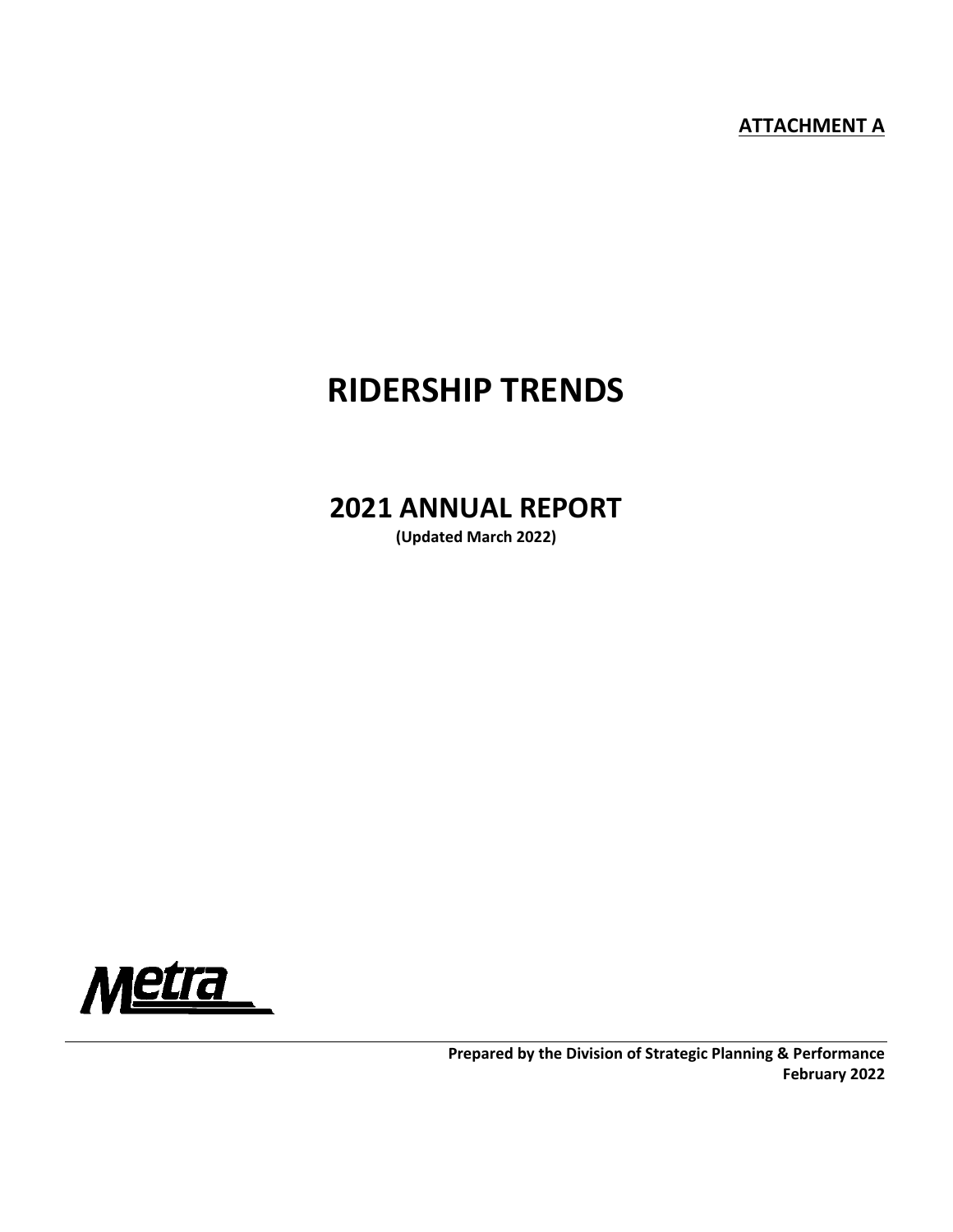## **I. OVERVIEW**

This report details the trends that influenced Metra system ridership in 2021. Metra is the Commuter Rail Division of the Regional Transportation Authority and provides commuter rail passenger service on eleven service lines throughout metropolitan Chicago (see Figure 1). Metra estimates ridership each month based on the number and types of tickets sold.

Metra ridership grew for the first three quarters of 2021, as COVID‐19 vaccinations increased, and social distancing requirements were relaxed. Returning riders showed a growing preference for the Ventra mobile app, reaching a high in November of 68.6 percent of all ticket sales. The Fair Transit South Cook pilot launched in January, offering reduced fares to customers on the Metra Electric and Rock Island for the next three years, reimbursed by Cook County. The Restore Illinois COVID‐19 recovery plan officially allowed 100 percent office occupancy starting June 11. Metra continued to add service for all lines through mid‐ July. Lollapalooza returned in late‐July. With special event service, Metra reached its highest ridership day since the start of the pandemic with 108,690 passengers on the Thursday of Lollapalooza. Area schools returned to in‐person classes in the fall. Average weekday ridership





continued to climb, and on Dec 1 reached a high for the year of 90,980 daily passengers (without special event service).

Overall, Metra provided an estimated 14.1 million passenger trips in 2021, which is -14.7 percent unfavorable to the budgeted forecast of 16.5 million passenger trips. Metra's lowest historical ridership occurred in April 2020 at 3.1 percent of 2019 ridership. Ridership recovered to an annual average of 19.0 percent of 2019 levels in 2021, starting the year at 8.6 percent in January and reaching 24.2 percent in December.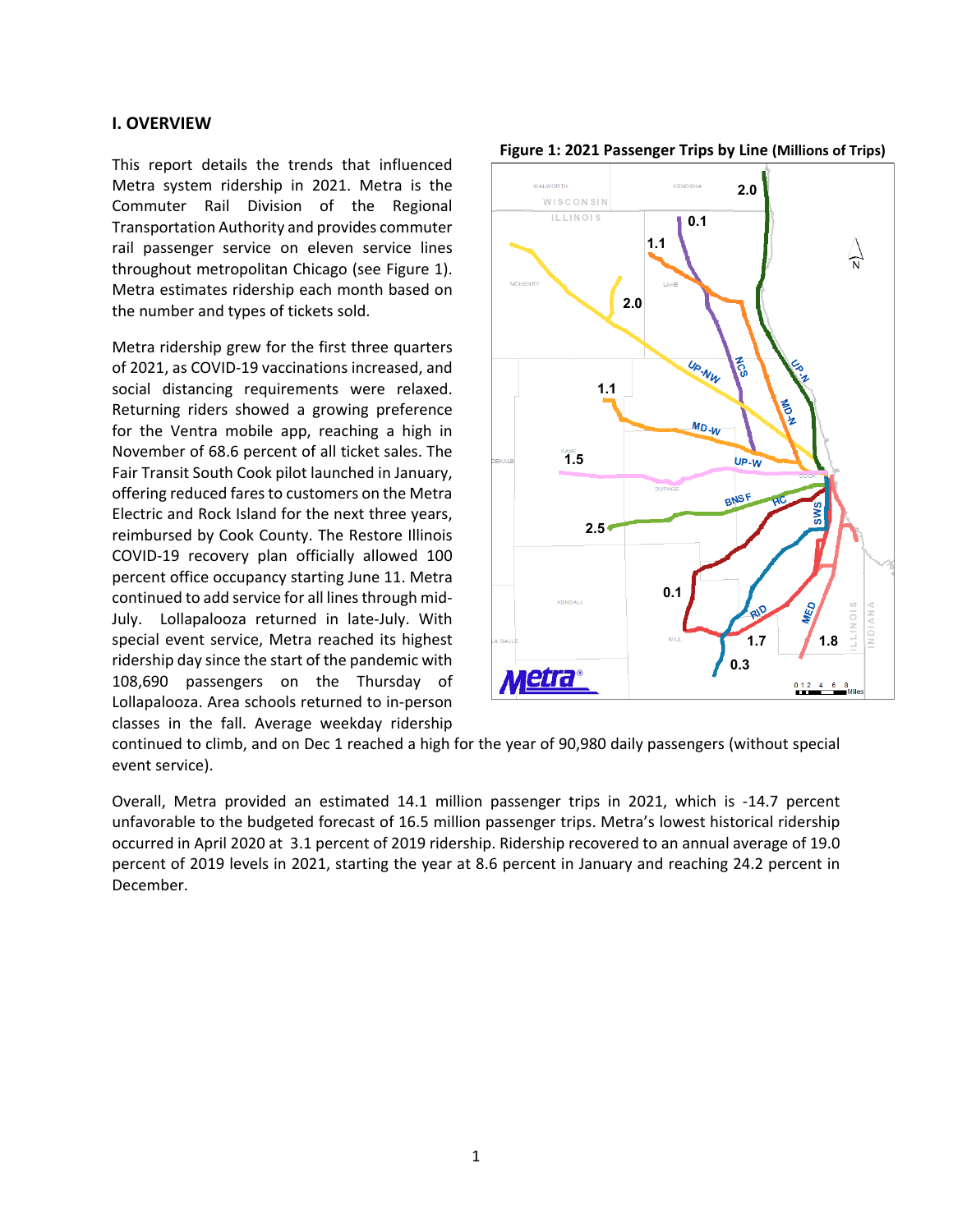#### **Figure 2: Metra System Annual Ridership**



## **II. 2021 RIDERSHIP TRENDS**

In 2021, estimated passenger trips were 14,080,749, ‐14.7 percent unfavorable to the budgeted forecast.

| Month               | 2019 Actual | 2021 Budget | 2021 Actual | Variance |
|---------------------|-------------|-------------|-------------|----------|
| Jan                 | 5,850,211   | 1,170,000   | 503,640     | $-57.0%$ |
| Feb                 | 5,728,794   | 1,260,000   | 492,482     | $-60.9%$ |
| Mar                 | 6,039,955   | 1,450,000   | 693,142     | $-52.2%$ |
| Apr                 | 6,204,717   | 800,000     | 730,291     | $-8.7%$  |
| May                 | 6,275,574   | 950,000     | 920,936     | $-3.1%$  |
| Jun                 | 6,399,941   | 1,100,000   | 1,252,695   | 13.9%    |
| Jul                 | 6,525,517   | 1,250,000   | 1,608,070   | 28.6%    |
| Aug                 | 6,487,306   | 1,400,000   | 1,576,951   | 12.6%    |
| Sep                 | 6,244,080   | 1,550,000   | 1,598,587   | 3.1%     |
| Oct                 | 6,503,633   | 1,700,000   | 1,675,740   | $-1.4%$  |
| Nov                 | 6,023,680   | 1,885,000   | 1,634,718   | $-13.3%$ |
| Dec                 | 5,760,110   | 2,000,000   | 1,393,498   | $-30.3%$ |
| <b>Annual Total</b> | 74,043,516  | 16,515,000  | 14,080,749  | $-14.7%$ |

|  |  |  |  | Table 1: Estimated Passenger Trips Actual Compared to Budget |  |
|--|--|--|--|--------------------------------------------------------------|--|
|--|--|--|--|--------------------------------------------------------------|--|

Metra estimates ridership based on ticket sales, and usage rates from mobile ticket users. From April 2020 through May 2021, the Union Pacific did not collect fares onboard UP‐N, UP‐NW, and UP‐W. Union Pacific line ridership is estimated based on passenger loads instead of ticket sales during this period.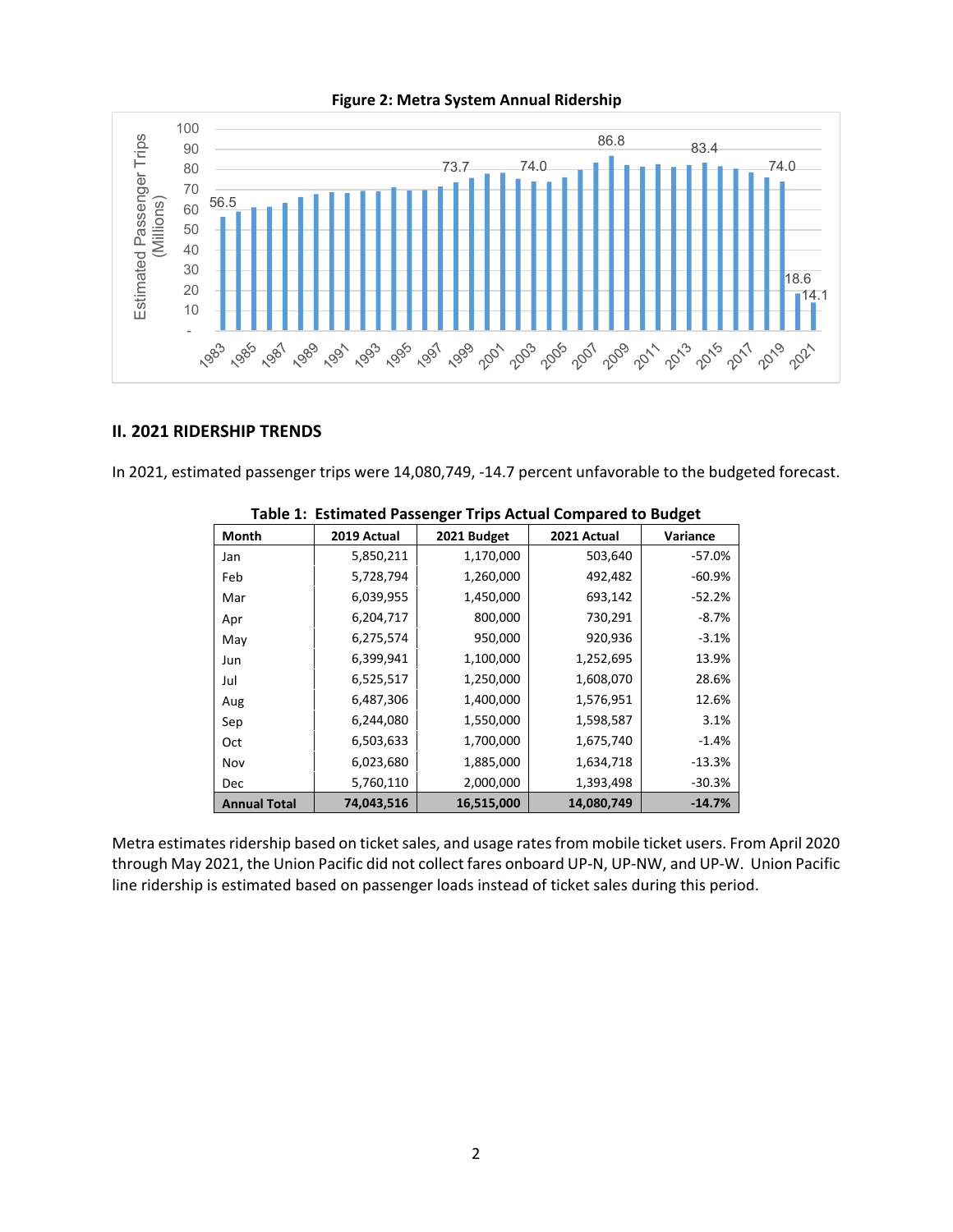## **Ridership by Quarter**

Estimated passenger trips grew the first three quarters of 2021, reaching daily record highs in the  $4<sup>th</sup>$ quarter since the start of the pandemic, balanced out by seasonal decreases around the holidays. Table 2 tracks the recovery of ridership in 2021 compared to 2019 as well as provides a comparison to 2020. Relaxed social distancing requirements, the return of several summer events, and increased Metra service helped restore Metra ridership in the  $2^{nd}$  and  $3^{rd}$  Quarters. Area schools held in-person classes throughout the Fall, boosting ridership until the holidays.

| Quarter             | 2019       | 2020       | 2021       | Percent<br>Change<br>$(20-21)$ | 2021<br><b>Recovery</b><br>to 2019 |
|---------------------|------------|------------|------------|--------------------------------|------------------------------------|
| 1                   | 17,618,960 | 14,218,118 | 1,689,264  | $-88.1%$                       | 9.6%                               |
| $\mathcal{P}$       | 18,880,232 | 871,082    | 2,903,922  | 233.4%                         | 15.4%                              |
| 3                   | 19,256,902 | 1,882,698  | 4,783,608  | 154.1%                         | 24.8%                              |
| 4                   | 18,287,422 | 1,639,414  | 4,703,956  | 186.9%                         | 25.7%                              |
| <b>Annual Total</b> | 74,043,516 | 18,611,311 | 14,080,749 | $-24.3%$                       | 19.0%                              |

**Table 2: Estimated Passenger Trips by Quarter** 

## **Ridership by Month**

Estimated passenger trips were higher in 9 of 12 months in 2021 compared to 2020. Ridership was at its lowest in January and February, increasing through June as more workers became eligible for vaccines, and COVID-19 cases declined. In July, service was expanded on all lines to accommodate growing ridership. Area schools resumed in-person classes in the fall.

There was no fare increase in 2021. The special \$10 All‐Day Pass was available all year. The Fair Transit South Cook Pilot began in January, offering reduced fares for the Monthly Pass, 10‐Ride Ticket, Round Trip Plus, and One-Way Ticket on the ME and RI lines. In February, the \$7 One Day Weekend Pass was introduced and available for purchase from conductors, vending machines, ticket agents, and the Ventra Mobile App. The \$10 Two Day Weekend Pass became available only on the mobile app. The \$7 One Day Weekend Pass was also available on holiday weekends.



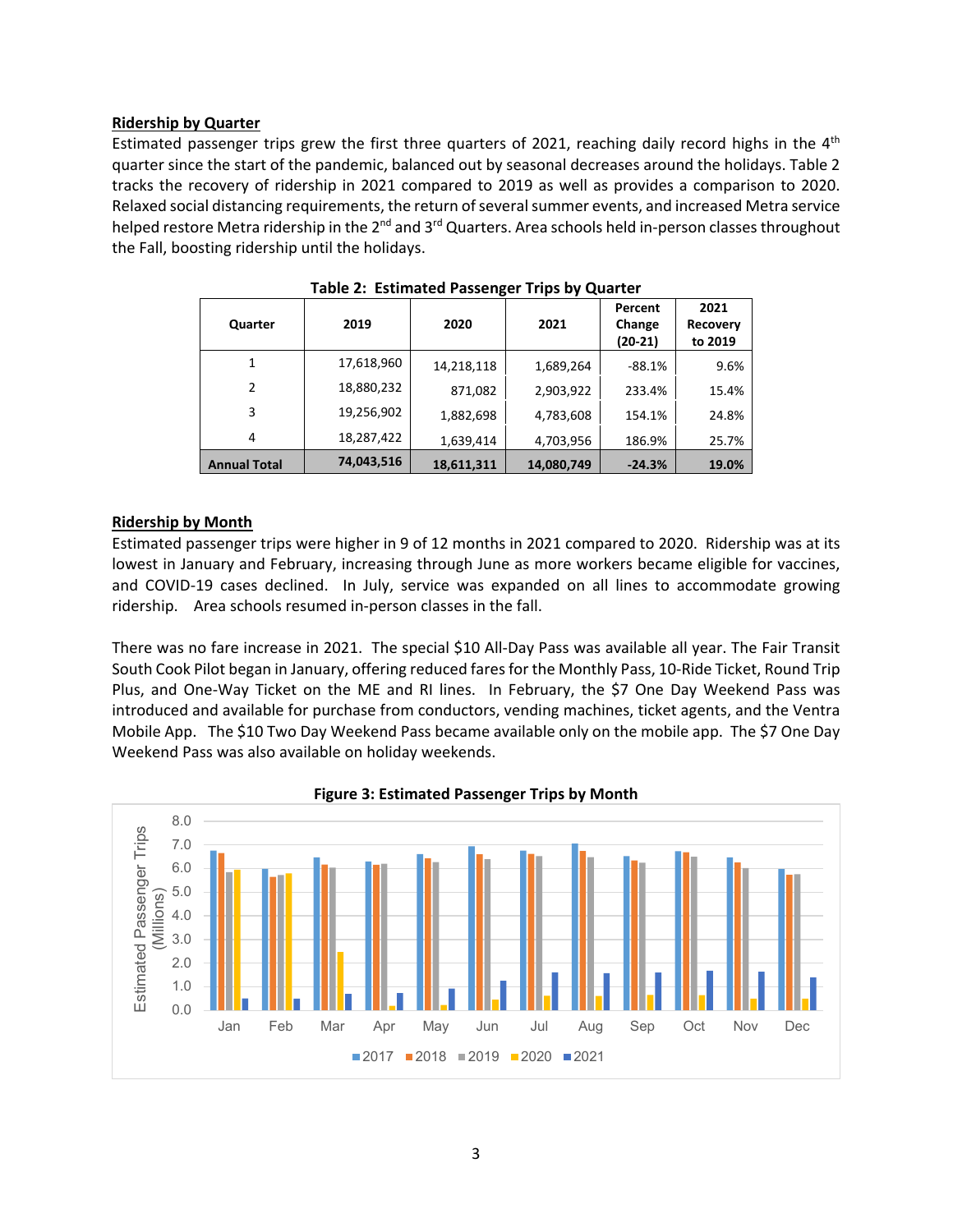## **Ridership by Line**

From April to December 2021, all rail lines had higher ridership than in 2020. Table 3 shows estimated passenger trips by line for the last five years. Note that the ME has retained more of its pre‐Covid ridership than any other line at 25.2 percent, followed by the RI at 22.7 percent. For the system, Metra has retained 19% of its total ridership in 2021 compared to pre‐Covid.

| Line                | 2017       | 2018       | 2019       | 2020       | 2021       | <b>Share</b><br>2017-<br>2019 | <b>Share</b><br>2021 |
|---------------------|------------|------------|------------|------------|------------|-------------------------------|----------------------|
| <b>BNSF</b>         | 16,235,817 | 15,822,652 | 15,468,014 | 3,659,617  | 2,483,782  | 20.8%                         | 17.6%                |
| <b>ME</b>           | 8,149,977  | 7,716,121  | 7,282,993  | 2,019,403  | 1,836,723  | 10.1%                         | 13.0%                |
| НC                  | 727,202    | 728,467    | 734,098    | 177,838    | 82,197     | 1.0%                          | 0.6%                 |
| MD-N                | 6,818,808  | 6,610,059  | 6,549,143  | 1,556,783  | 1,094,292  | 8.7%                          | 7.8%                 |
| MD-W                | 6,349,963  | 6,143,996  | 5,904,808  | 1,480,973  | 1,059,742  | 8.0%                          | 7.5%                 |
| <b>NCS</b>          | 1,684,357  | 1,640,984  | 1,589,905  | 340,682    | 146,668    | 2.1%                          | 1.0%                 |
| RI.                 | 7,923,588  | 7,578,330  | 7,338,133  | 1,952,547  | 1,669,273  | 10.0%                         | 11.9%                |
| SWS                 | 2,457,418  | 2,420,921  | 2,356,767  | 574,815    | 305,167    | 3.2%                          | 2.2%                 |
| UP-N                | 9,030,120  | 8,689,776  | 8,552,117  | 2,300,363  | 1,954,284  | 11.5%                         | 13.9%                |
| UP-NW               | 10,910,882 | 10,597,680 | 10,384,356 | 2,602,403  | 1,962,084  | 13.9%                         | 13.9%                |
| UP-W                | 8,332,483  | 8,139,344  | 7,883,185  | 1,945,886  | 1,486,536  | 10.6%                         | 10.6%                |
| <b>Annual Total</b> | 78,620,612 | 76,088,329 | 74,043,516 | 18,611,311 | 14,080,749 |                               |                      |

**Table 3: Estimated Passenger Trips by Rail Line** 

Figure 4 on the following page shows the ridership by rail line since 1983.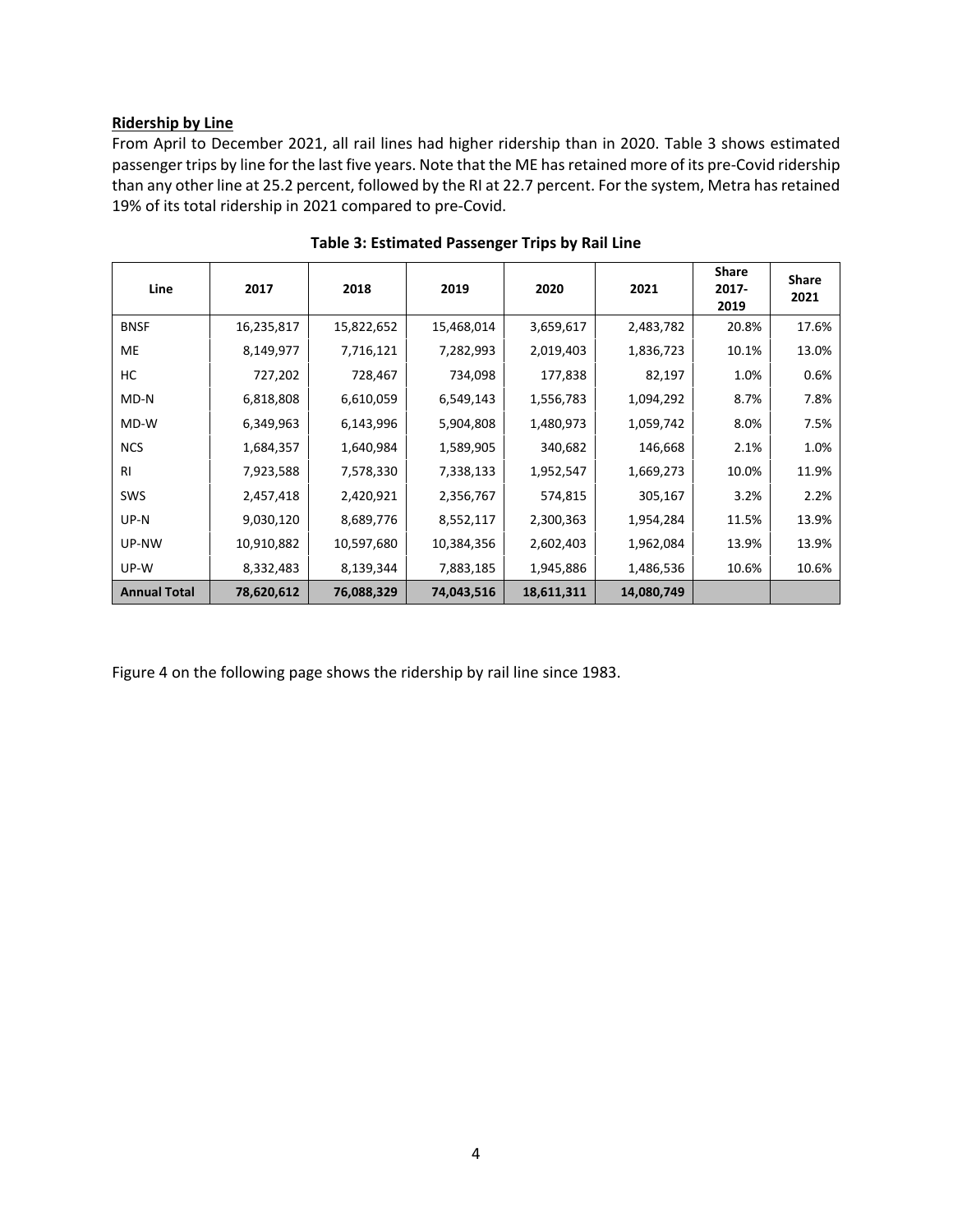

**Figure 4: Annual Estimated Passenger Trips by Rail Line**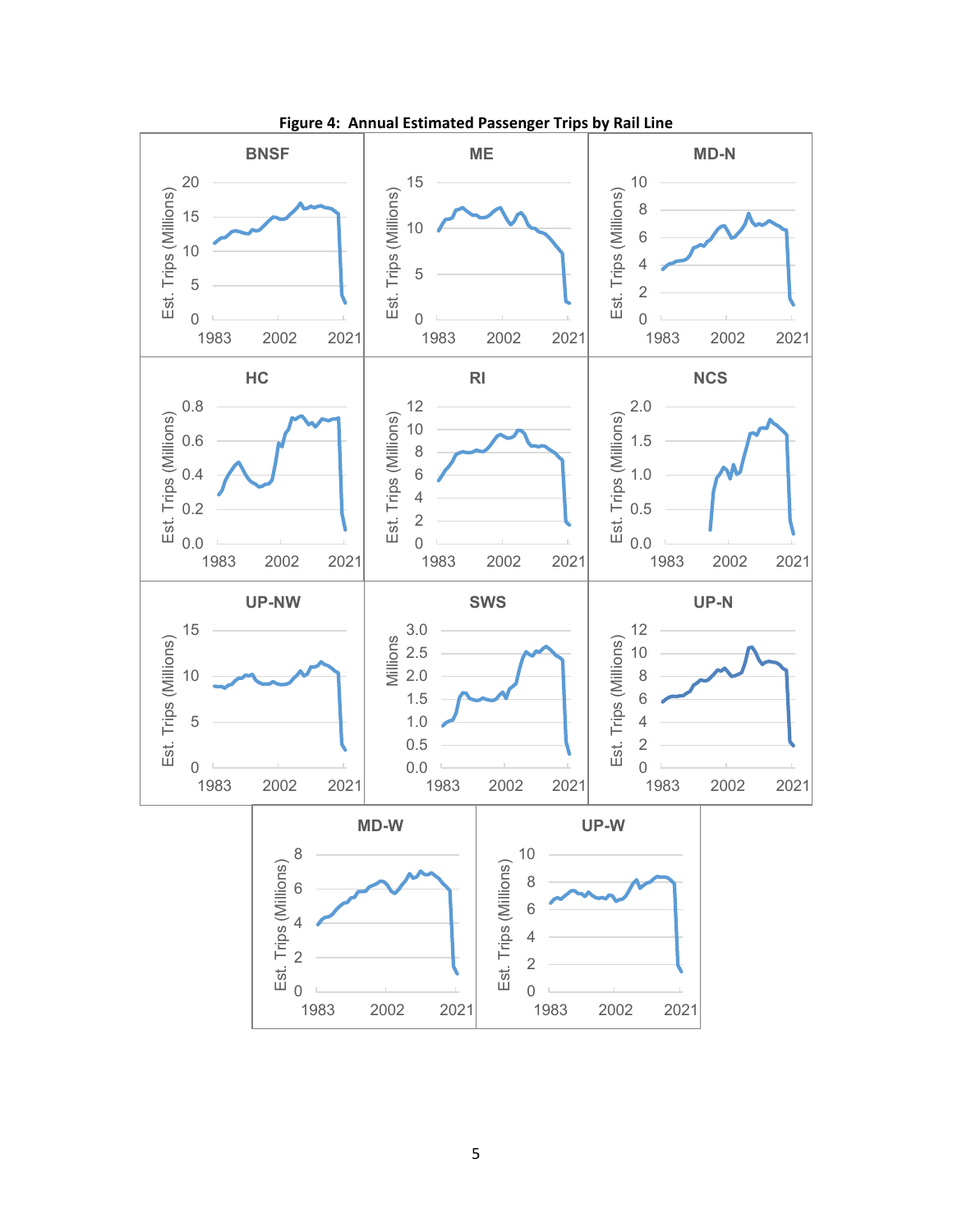#### **Ridership by Fare Zone**

Metra records the valid zones for each ticket with specific zone requirements. By the end of 2021, all conductors were able to use the Ticket Daily Collection app to record tickets sold by zone pair, reducing the quantity of tickets with unknown zone pairs. This caused an increase in the share of intermediate trips in 2021. At the end of 2021, only conductor sales of the One Day Weekend Pass and \$10 All Day Pass were sold without zone pair information.

Changes in the zone pairs over time reflect changes in ridership patterns (See Figure 5). Between 2016 and 2021, the share of trips with known fare zone pairs increased for zones A and B, with slight increases seen in Zone C and Zones I‐J. Zones D, E, and H did not see much change, with Zone F seeing a decrease in its share of trips. Fare collection was limited for the Union Pacific Lines from January to May 2021. Consequently, data in 2021 has limited comparability to prior years.

The 2017‐2018 Fare Structure Study recommendations implemented in July 2018 also influenced a shift in ridership in Zones B and C while slowing ridership declines in Zone J. 83rd St. and 87th St. (ME‐ML) and 123rd St. (RI‐Beverly) stations were reassigned from Zone C to B; State St. through Ashland stations (ME‐ BI) were reassigned from Zone D to C. Fare Zones K-M (Woodstock, McHenry, Harvard, Antioch, and Kenosha stations) were consolidated into Fare Zone J.





\*Intermediate trips do not begin or end in Zone A

\*\*Note: Includes zone‐pairs from all tickets sold in 2021 with fare zones. Onboard fare collection was limited on the Union Pacific lines from January to May 2021.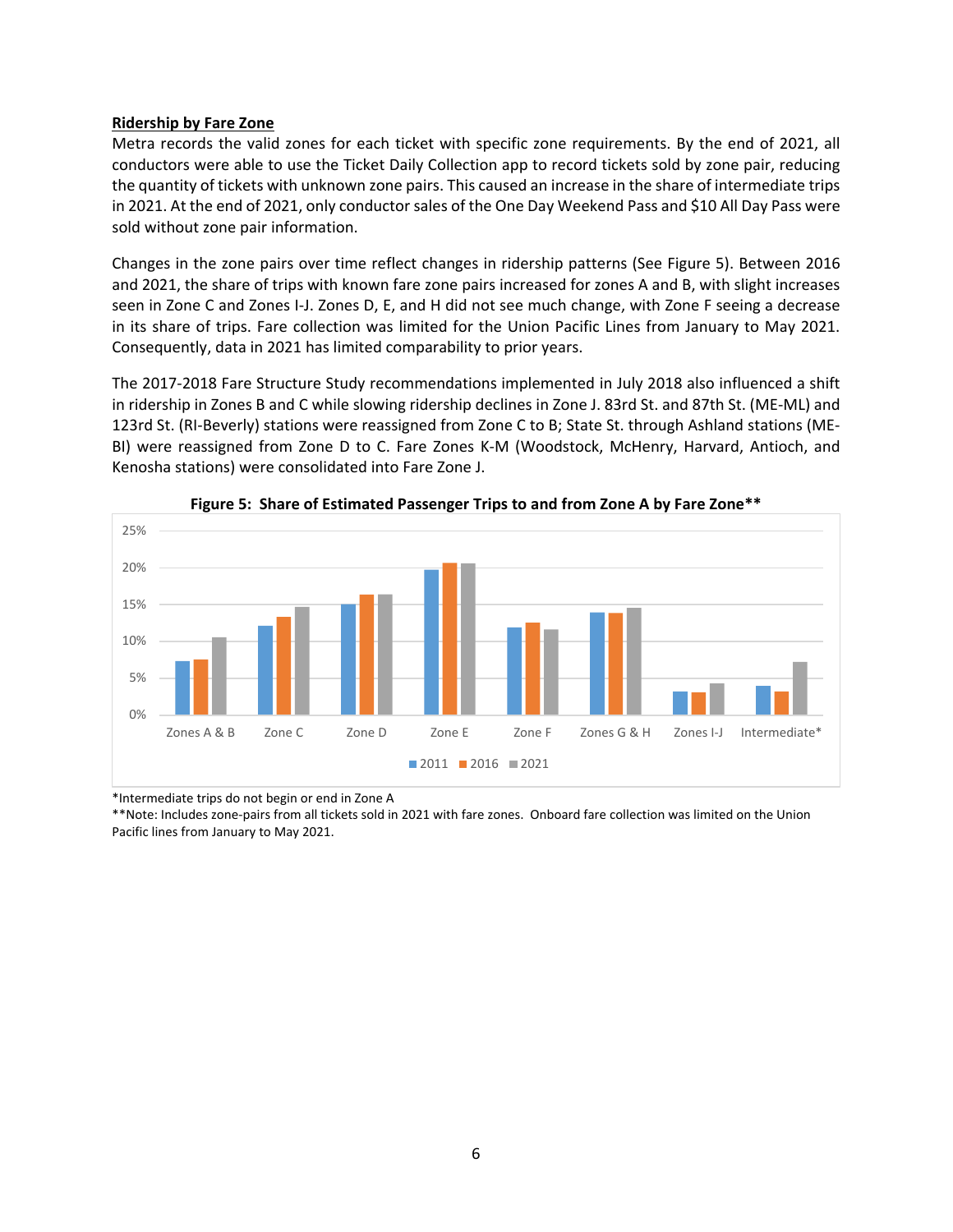

**Figure 6: Estimated Passenger Trips to and From Zone A by Fare Zone** 

Note: In 2018, 83rd St. and 87th St. (ME‐ML) and 123rd St. (RI‐Beverly) stations were reassigned from Zone C to B; State St. through Ashland stations (ME‐BI) were reassigned from Zone D to C. Fare Zones K‐M (Woodstock, McHenry, Harvard, Antioch, and Kenosha stations) were consolidated into Fare Zone J.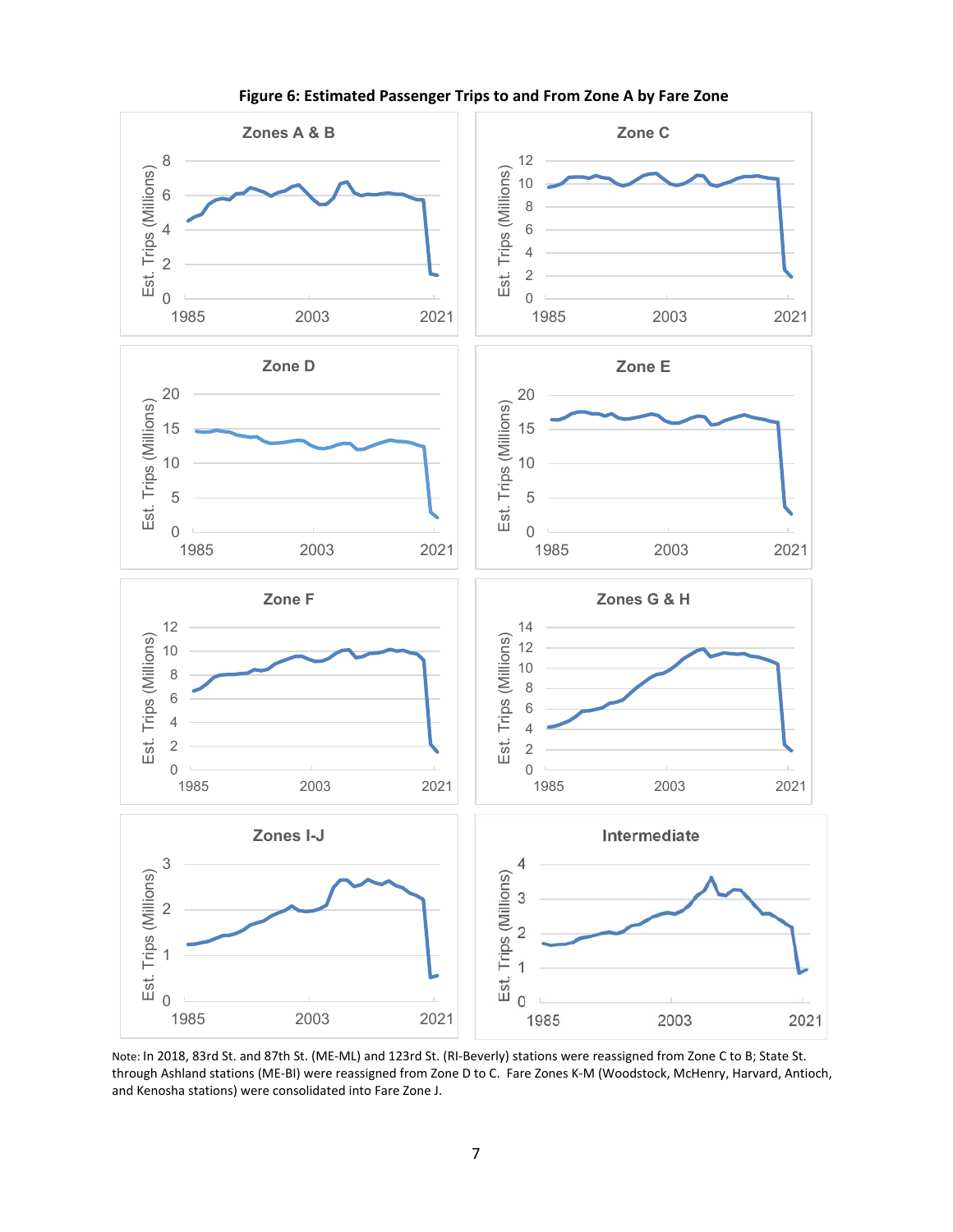## **Passenger Miles**

Each year, Metra calculates the number of passenger miles traveled and the average trip length by line.

The total number of passenger miles decreased by 25.0 percent in 2021 compared to 2020. Average trip length remained at 21.7 miles from 2020 to 2021.





\*Free RTA Ride Free Permit rides are not included.

#### **Passenger Loads by Service Period**

Peak period/peak direction remains Metra's largest ridership market. In 2021, 65.6 percent of weekday trips were taken in the peak period/peak direction. Figure 8 shows average daily passenger loads by service period for the last five years. Saturday and Sunday passenger loads performed the strongest, rising to 46.2 percent of 2019 levels. During the week, midday service averaged 29.9 percent of 2019 passenger loads, while peak service reached 15.9 percent of 2019. Peak loads were the only service period that decreased from last year, at ‐33.9 percent. Overall, weekday off‐peak loads increased 5.2 percent, with Midday loads seeing the largest increase of 8.9 percent. Saturday loads increased 72.4 percent and Sunday loads increased 79.6 percent compared to 2020.



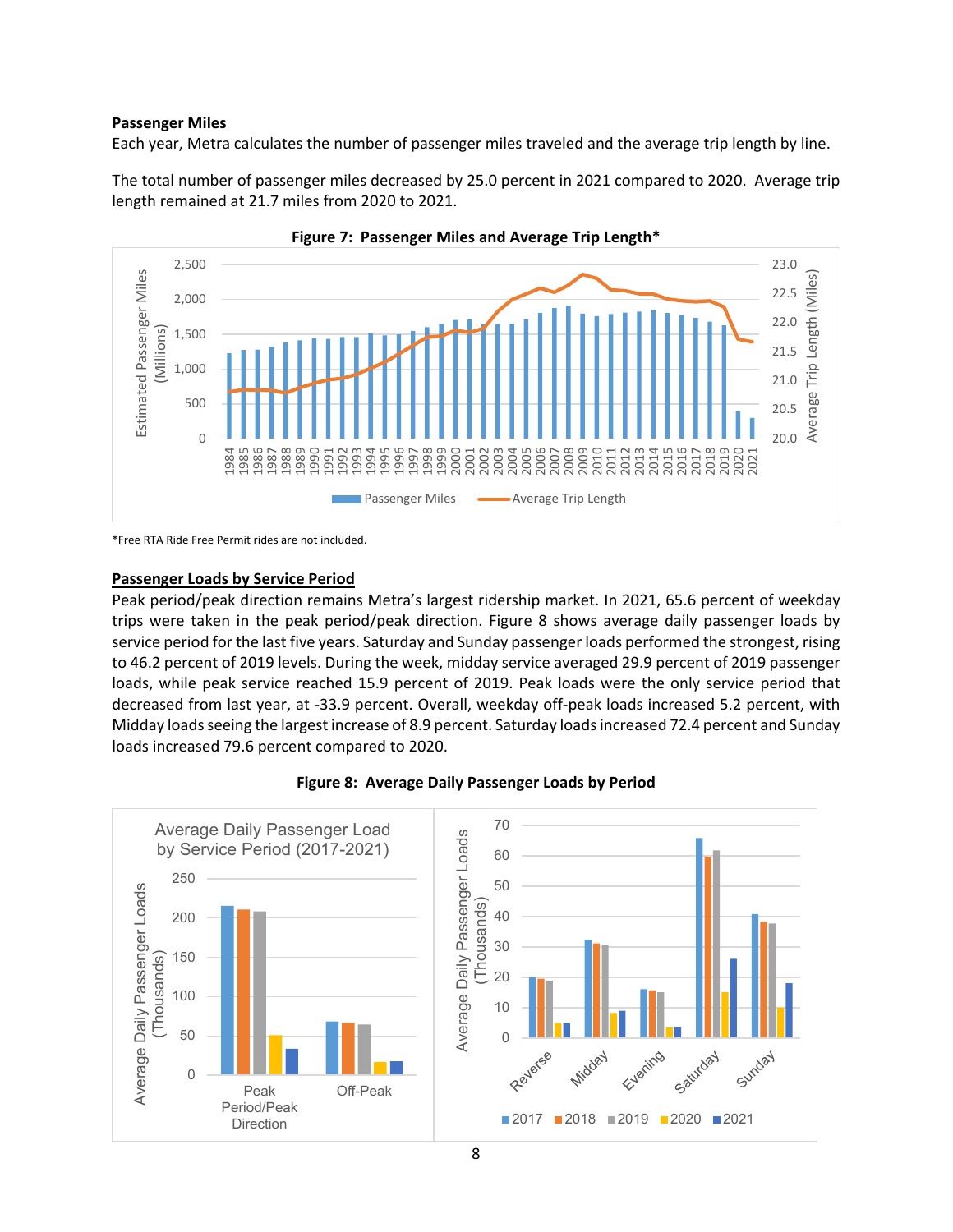Figure 9 shows a rolling three‐month average of daily passenger loads by service period since 1984.



**Figure 9: Passenger Loads by Service Period (3 Month Rolling Average)**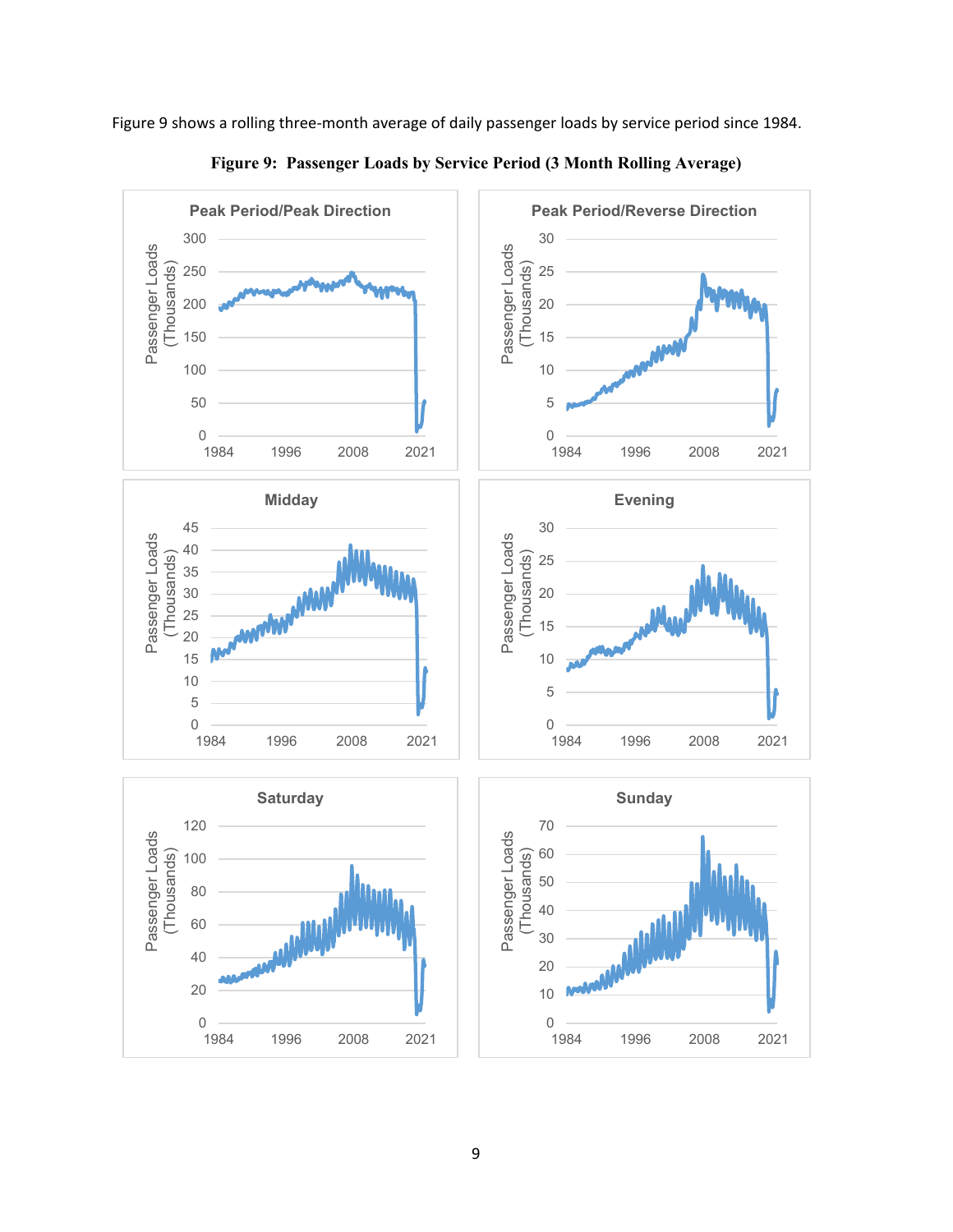## **RTA Ride Free Program**

Senate Bill 1920 was signed into law in September 2008 granting free trips to riders with an issued Circuit Permit as part of the new People with Disabilities Ride Free Program. The legislation required free trips on fixed‐route and regularly scheduled transit in the RTA's service region available to any Illinois resident who enrolled as a person with a disability in the Illinois Circuit Breaker Program. The People with Disabilities Ride Free Program officially began on October 24, 2008. As of September 6, 2011, the number of Circuit-Permit trips also included the low-income seniors who qualified for the program. Effective January 1, 2013, the state changed the name of the Circuit Breaker Program to the Benefit Access Program. The program is now referred to as the RTA Ride Free Program. In 2021, the number of free trips reached 276,180, or 32.2 percent of 2019 levels. 2.0 percent of all trips in 2021 were made using an RTA Free Ride Permit, an increase from 1.2 percent of all trips in 2019.

| Month        | 2012    | 2013      | 2014      | 2015      | 2016    | 2017    | 2018    | 2019    | 2020    | 2021    |
|--------------|---------|-----------|-----------|-----------|---------|---------|---------|---------|---------|---------|
| Jan          | 69,123  | 76,802    | 73,543    | 81,935    | 76,784  | 72,726  | 68,638  | 62,843  | 68,906  | 10,574  |
| Feb          | 70,491  | 73,179    | 73,647    | 75,558    | 77,078  | 73,158  | 63,698  | 59,480  | 64,765  | 9,521   |
| Mar          | 78,307  | 78,710    | 84,896    | 90,857    | 85,954  | 80,628  | 72,687  | 70,922  | 37,014  | 13,018  |
| Apr          | 76,694  | 84,089    | 90,296    | 87,468    | 81,123  | 75,719  | 71,983  | 73,569  | 3,755   | 13,625  |
| May          | 78,507  | 88,367    | 92,746    | 88,753    | 85,310  | 84,406  | 79,182  | 76,584  | 3,345   | 15,154  |
| Jun          | 81,498  | 90,828    | 94,934    | 94,928    | 89,288  | 84,381  | 75,265  | 73,139  | 5,697   | 23,101  |
| Jul          | 79,551  | 96,166    | 99,638    | 97,624    | 86,783  | 81,781  | 79,722  | 76,954  | 7,548   | 32,000  |
| Aug          | 86,543  | 95,616    | 97,153    | 92,221    | 89,663  | 89,173  | 80,810  | 77,252  | 9,058   | 32,691  |
| Sep          | 83,034  | 90,054    | 97,329    | 86,895    | 83,539  | 78,708  | 72,603  | 73,600  | 14,816  | 32,656  |
| Oct          | 90,053  | 94,499    | 105,618   | 95,121    | 83,510  | 82,745  | 80,818  | 78,962  | 15,791  | 31,858  |
| Nov          | 81,871  | 85,149    | 84,953    | 83,191    | 79,896  | 73,628  | 70,598  | 67,948  | 11,743  | 31,452  |
| Dec          | 74,816  | 80,425    | 90,641    | 81,141    | 74,675  | 69,206  | 66,286  | 66,095  | 12,984  | 30,530  |
| <b>Total</b> | 950,488 | 1,033,884 | 1,085,394 | 1,055,692 | 993,603 | 946,259 | 882,290 | 857,348 | 255,422 | 276,180 |

**Table 4: RTA Ride Free Permit Trips (2012‐2021)\*** 

\*For 2008‐2011 RTA Free Ride totals, see Metra's 2020 Annual Ridership Report

#### **Police Officer and Firefighter Free Rides**

Chicago-area uniformed police officers from any municipality, including sheriff's deputies, bailiffs, corrections officers, and Chicago firefighters are allowed free transportation on Metra. These free trips are not reimbursed by the State of Illinois. Conductors began recording the number of free trips taken by these uniformed police officers and firefighters in April 2012. The number has decreased by 0.7 percent from 2020 to 2021.

**Table 5: Total Police Officers and Firefighters in Uniform Riding Free** 

| Line                | 2012   | 2013   | 2014   | 2015   | 2016   | 2017   | 2018   | 2019   | 2020   | 2021   |
|---------------------|--------|--------|--------|--------|--------|--------|--------|--------|--------|--------|
| <b>BNSF</b>         | 7,830  | 14,066 | 15,753 | 12,235 | 11,363 | 9,450  | 8,677  | 8,570  | 1,534  | 423    |
| МE                  | 11,559 | 21,836 | 19,023 | 19,183 | 17,212 | 14,705 | 13,627 | 11,474 | 2,902  | 6,175  |
| нc                  | 1,392  | 1,346  | 971    | 760    | 544    | 600    | 918    | 1,055  | 309    | 91     |
| $MD-N$              | 2,138  | 1,229  | 1,365  | 1,608  | 1,137  | 1,123  | 716    | 633    | 625    | 281    |
| MD-W                | 3,690  | 4,590  | 3,776  | 2,936  | 2,481  | 2,576  | 2,175  | 2,108  | 2,657  | 674    |
| <b>NCS</b>          | 520    | 316    | 182    | 154    | 272    | 243    | 177    | 237    | 62     | 6      |
| <b>RI</b>           | 16,593 | 20,727 | 17,438 | 17,420 | 18,109 | 19,174 | 19,100 | 22,680 | 8,279  | 8,339  |
| SWS                 | 943    | 1,021  | 1,243  | 2,631  | 2,832  | 4,058  | 5,886  | 5,498  | 1,214  | 1,544  |
| UP-N                | 88     | 302    | 300    | 73     | 103    | 149    | 16     | 19     | 106    | 24     |
| UP-NW               | 90     | 199    | 309    | 121    | 91     | 129    | 40     | 12     | 28     | 22     |
| UP-W                | 83     | 182    | 143    | 94     | 135    | 346    | 22     | 4      | 10     | 17     |
| <b>Annual Total</b> | 44,926 | 65,814 | 60,503 | 57,215 | 54,279 | 52,553 | 51,354 | 52,290 | 17,726 | 17,596 |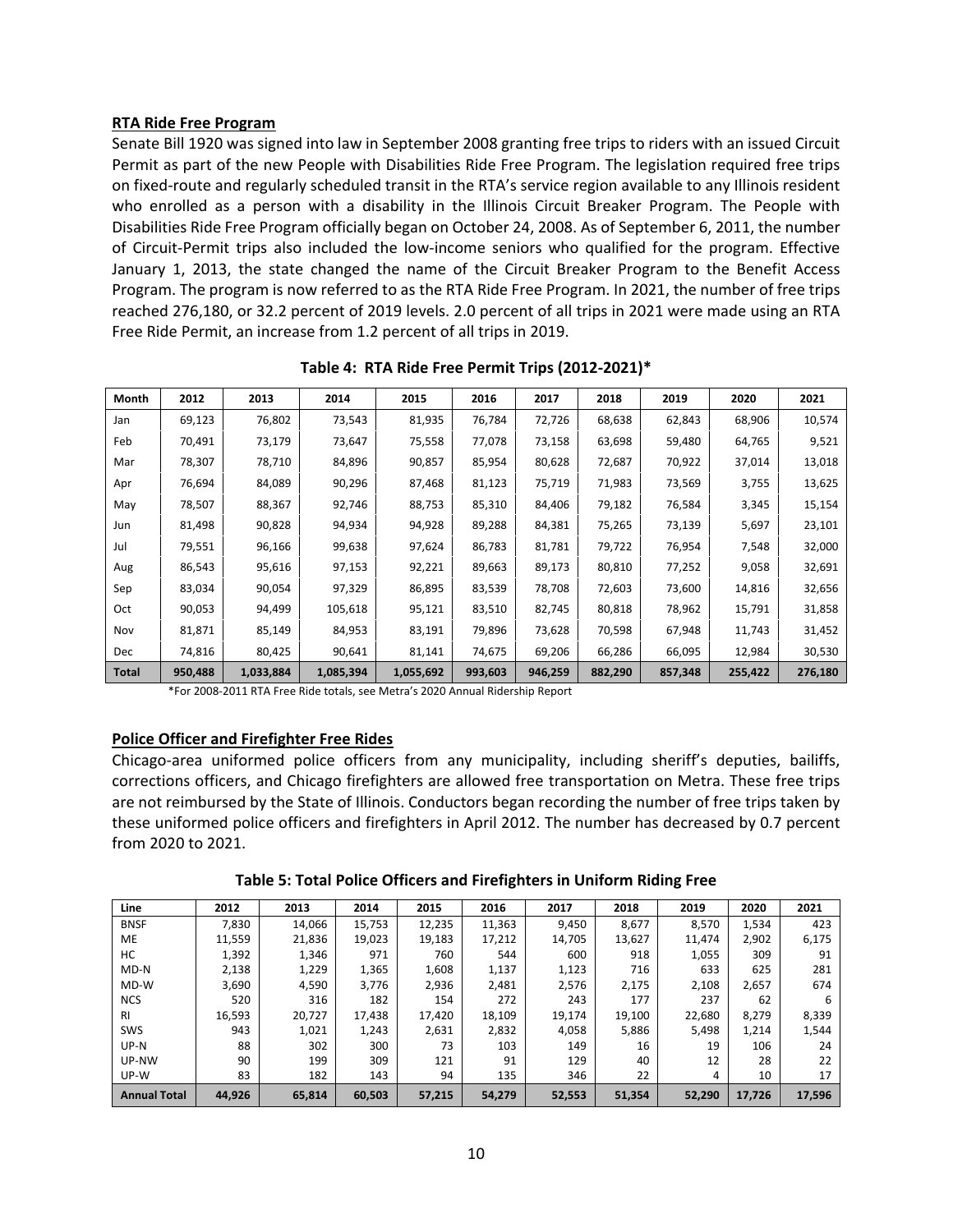## **RTA Reduced Fare Trips**

In 2021, Metra offered reduced fares through the Regional Transportation Authority's Reduced Fare Permit Program (active on all lines). Costs for the RTA's program are eligible for reimbursement from the State of Illinois. The following groups of riders are eligible to receive a reduced fare permit through the RTA's Reduced Fare Permit Program.

- All senior citizens who are within three weeks of their  $65<sup>th</sup>$  birthday or older
- Medicare card recipients receiving Social Security benefits
- People with disabilities who receive Social Security benefits
- Veterans with disabilities who receive Service-connected disability benefits
- People with disabilities whose doctors validate their disability
- Full-time students enrolled in an accredited grade school or high school with a valid letter of certification from their school (on school stationery) or a valid school I.D. bearing the student's name, school name and authorized signature.

Metra also offers reduced fare tickets to children ages 7 to 11 (saving 50 percent over One‐Way fares) and to U.S. military personnel (may purchase One-Way or 10-Ride tickets at a reduced fare provided they present proper military identification indicating they are on active duty). Prior to the fare change effective February 1, 2012, young adults (ages 12‐17) were eligible for reduced fares on weekends and holidays. Table 6 shows all reduced fare passenger trips by year for 2007 through 2021. In 2008, state legislation required Metra to provide free rides to seniors under the Seniors Ride Free Program. This caused a ‐39.9 percent drop in the number of reduced fare passenger trips in that year. This decision was reversed in September 2011.

|      | <b>Estimated</b> |          |
|------|------------------|----------|
| Year | Passenger        | Change   |
|      | <b>Trips</b>     |          |
| 2007 | 3,033,277        |          |
| 2008 | 1,822,246        | $-39.9%$ |
| 2009 | 1,423,241        | $-21.9%$ |
| 2010 | 1,565,633        | 10.0%    |
| 2011 | 2,352,122        | 50.2%    |
| 2012 | 3,736,638        | 58.9%    |
| 2013 | 3,677,516        | $-1.6%$  |
| 2014 | 3,591,620        | $-2.3%$  |
| 2015 | 3,649,846        | 1.6%     |
| 2016 | 3,809,102        | 4.4%     |
| 2017 | 3,835,018        | 0.7%     |
| 2018 | 3,741,955        | $-2.4%$  |
| 2019 | 3,681,511        | $-1.6%$  |
| 2020 | 928,587          | -74.8%   |
| 2021 | 724,430          | $-21.9%$ |

#### **Table 6: Reduced Fare Passenger Trips by Year\***

\*This figure includes reduced fare rides for reimbursement from the State of Illinois and does not include conductor sales, group sales, or tickets purchased through the Fair Transit South Cook Pilot. While onboard fare collection was inactive on the Union Pacific lines from April 2020 to May 2021 and all lines April 2020 to May 2020, eligible customers were able to independently purchase reduced fare tickets. These purchases are included in only Tables 6 and 7 of this report.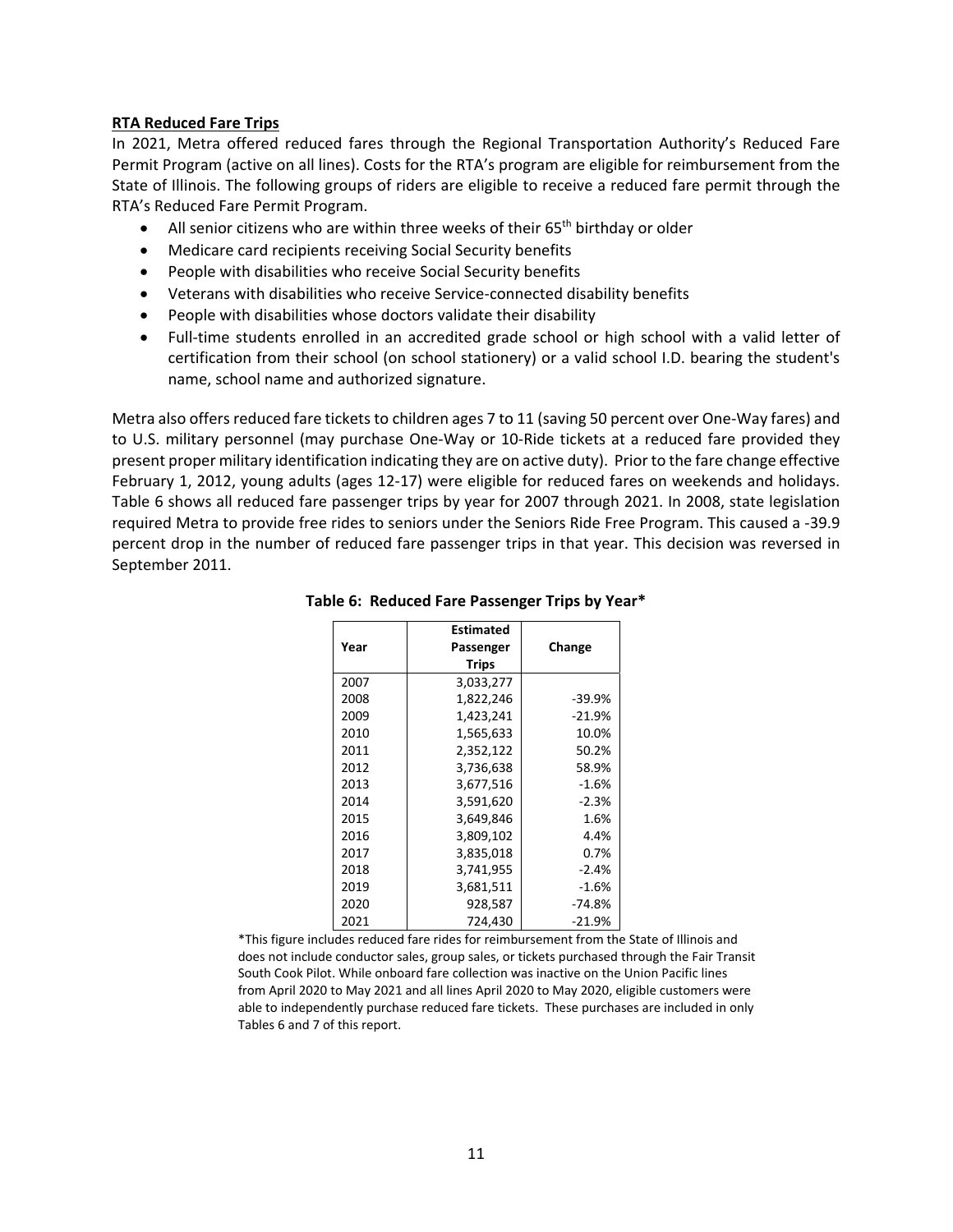| Table 7: Estimated Reduced Fare Passenger Trips by Month* |         |           |           |         |           |           |         |         |           |  |
|-----------------------------------------------------------|---------|-----------|-----------|---------|-----------|-----------|---------|---------|-----------|--|
|                                                           |         | 2019      |           |         | 2020      |           | 2021    |         |           |  |
|                                                           | Free    | Reduced   | Total     | Free    | Reduced   | Total     | Free    | Reduced | Total     |  |
| Jan                                                       | 62,843  | 272,629   | 335,472   | 68,906  | 311,121   | 380,027   | 10,574  | 23,048  | 33,622    |  |
| Feb                                                       | 59,480  | 263,668   | 323,148   | 64,765  | 295,222   | 359,987   | 9,521   | 22,897  | 32,418    |  |
| Mar                                                       | 70,922  | 305,870   | 376,792   | 37,014  | 134,788   | 171,802   | 13,018  | 34,225  | 47,243    |  |
| Apr                                                       | 73,569  | 295,595   | 369,164   | 3,755   | $2,950**$ | 6,705     | 13,625  | 34,281  | 47,906    |  |
| May                                                       | 76,584  | 316,302   | 392,886   | 3,345   | $3,128**$ | 6,473     | 15,154  | 40,243  | 55,397    |  |
| Jun                                                       | 73,139  | 319,483   | 392,622   | 5,697   | 15,959    | 21,656    | 23,101  | 66,058  | 89,159    |  |
| Jul                                                       | 76,954  | 334,016   | 410,970   | 7,548   | 26,430    | 33,978    | 32,000  | 80,671  | 112,671   |  |
| Aug                                                       | 77,252  | 322,673   | 399,925   | 9,058   | 26,091    | 35,149    | 32,691  | 81,305  | 113,996   |  |
| Sep                                                       | 73,600  | 314,651   | 388,251   | 14,816  | 30,203    | 45,019    | 32,656  | 86,427  | 119,083   |  |
| Oct                                                       | 78,962  | 332,563   | 411,525   | 15,791  | 29,937    | 45,728    | 31,858  | 91,757  | 123,615   |  |
| Nov                                                       | 67,948  | 306,764   | 374,712   | 11,743  | 26,284    | 38,027    | 31,452  | 88,368  | 119,820   |  |
| Dec                                                       | 66.095  | 297.297   | 363,392   | 12,984  | 26,476    | 39,460    | 30,530  | 75,150  | 105,680   |  |
| <b>Total</b>                                              | 857,348 | 3,681,511 | 4,538,859 | 255,422 | 928,587   | 1,184,009 | 276,180 | 724,430 | 1,000,610 |  |

Table 7 shows total free trips and all reduced fare passenger trips by month.

\*Does not include tickets eligible for a reduced fare through the Fair Transit South Cook Pilot

\*\*Note: While fare collection was inactive on all Metra lines in April and May 2020, eligible customers were able to independently purchase reduced fare tickets.

#### **Cook County's Fair Transit South Cook Pilot**

The Fair Transit South Cook Pilot began in January 2021 and offers reduced fare tickets to all riders on the ME and RI lines. The Pilot is scheduled to last three years. Cook County has agreed to reimburse Metra for the difference in price between full and reduced fare tickets. Riders may continue purchasing reduced fare tickets through other Metra programs. Tickets through the Pilot are marked as "South Cook" tickets and are not valid for travel on other Metra lines. Riders wishing to transfer to another line must purchase a full fare ticket for that portion of their trip. Tickets for the Pilot are available through the mobile app and commuter benefit program. South Cook tickets are also available at vending machines and ticket agents along the ME and RI lines only.

Table 8 shows total ridership and the number of rides eligible for reimbursement on the ME and RI lines by Cook County through the Fair Transit South Cook Pilot.

|                     |           |                        | <b>Fair Transit South Cook Pilot</b> |              |  |  |
|---------------------|-----------|------------------------|--------------------------------------|--------------|--|--|
| Month               |           | <b>Total Ridership</b> |                                      | <b>Rides</b> |  |  |
|                     | МE        | RI                     | <b>ME</b>                            | RI           |  |  |
| Jan                 | 73,842    | 67,839                 | 57,854                               | 58,496       |  |  |
| Feb                 | 71,216    | 65,440                 | 58,888                               | 56,737       |  |  |
| Mar                 | 99,978    | 89,301                 | 83,161                               | 77,326       |  |  |
| Apr                 | 103,140   | 91,013                 | 85,469                               | 80,302       |  |  |
| May                 | 115,983   | 106,943                | 97,374                               | 92,548       |  |  |
| Jun                 | 149,495   | 151,162                | 127,974                              | 133,821      |  |  |
| Jul                 | 184,199   | 180,072                | 157,795                              | 157,832      |  |  |
| Aug                 | 188,089   | 185,519                | 163,447                              | 165,045      |  |  |
| Sep                 | 218,844   | 186,696                | 193,214                              | 169,543      |  |  |
| <b>Oct</b>          | 239,039   | 195,288                | 213,339                              | 178,405      |  |  |
| Nov                 | 212,957   | 188,850                | 190,813                              | 171,490      |  |  |
| <b>Dec</b>          | 179,941   | 161,149                | 158,359                              | 146,608      |  |  |
| <b>Annual Total</b> | 1,836,723 | 1,669,273              | 1,587,687                            | 1,488,153    |  |  |

 **Table 8: ME & RI Total Ridership and Fair Transit South Cook Pilot Rides**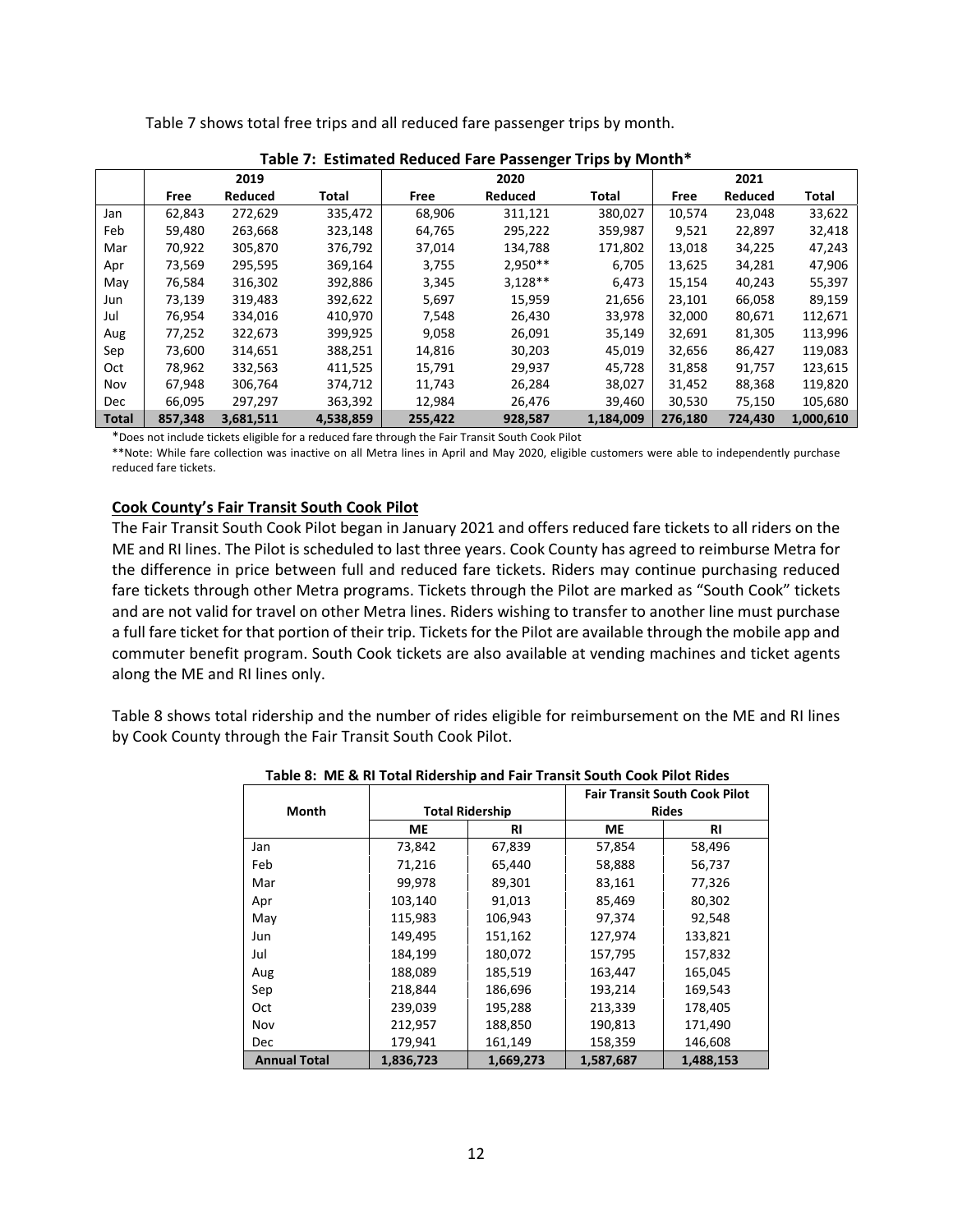## **Accessible Equipment Usage**

Metra's trains became fully accessible in April 1998, providing at least one accessible car per train consistent with the Americans with Disabilities Act (ADA). In 2021, Metra provided approximately 9,000 passenger trips that utilized either ADA lifts on diesel lines or bridge plates on the Metra Electric, or 26 percent of 2019 levels. Figure 10 shows the annual number of passenger trips utilizing the accessible equipment since 1999.





#### **Bikes on Trains Program**

Beginning in June 2005, Metra implemented the Bikes‐on‐Trains program, permitting a limited number of bicycles in each passenger car during weekday off‐peak and weekend service periods. From October 2014 to October 2020, bicycles were permitted on weekday inbound trains that arrive downtown before 6:30 a.m. and during special events at the discretion of conductors. In October 2020, Metra tested its first bike car on the Milwaukee District‐North for select trains, accommodating up to 16 additional bicycles in the bike car. Bicycle restrictions were also relaxed in October, allowing bikes in designated areas without time restrictions at the discretion of the conductor. In May 2021, bike cars were added to the BNSF and RI lines. Metra conductors reported nearly 146,000 bicycles brought onto Metra trains in 2021, representing 81.1 percent of 2019 levels (see Figure 11) and represents 10% of riders bringing a bike on‐board.

Divvy bikeshare stations were first installed downtown in June 2013. Since then, their use has continued to climb. Divvy introduced e‐bikes in 2020, which could be locked anywhere in the Divvy service area for an additional fee.



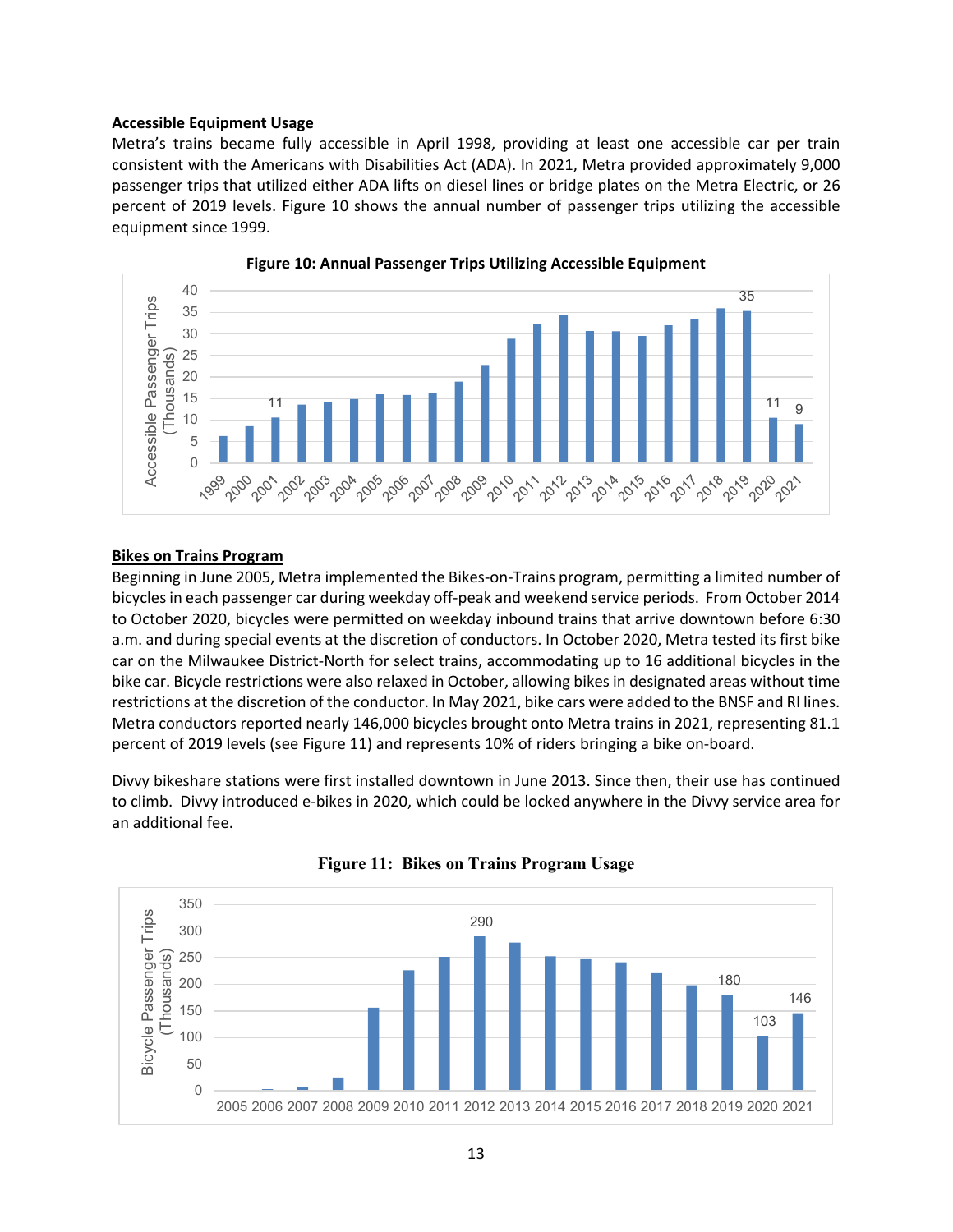## **III. 2021 RIDERSHIP INFLUENCES**

Metra provided an estimated 14.1 million passenger trips in 2021, representing 19.0 percent of 2019 annual trips. Many factors contribute to year-over-year ridership changes. Some of these factors are under Metra's control (fare and service changes) while others are not (changes in employment and fuel prices). Recovery from the COVID‐19 pandemic was the primary driver of ridership increases in 2021, as more employers were able to bring some workers back to in‐person work.

## **Telecommuting, Flextime, and Compressed or Alternate Work Schedules**

Many Metra riders had the option to telecommute before the COVID-19 pandemic. According to Metra's 2019 Origin‐Destination Study, over half of Metra's respondents (56 percent) reported telecommuting at least one day per month. Of those, 46 percent say they telecommute 1 to 4 times a month. The first two years of COVID‐19 drastically increased the number of workers who were allowed to telecommute and increased their frequency. Employers gradually resumed some level of in-person work in 2021, as COVID-19 vaccinations increased and cases decreased.

A higher rate of telecommuting is likely to continue. Increased work from home has several potential implications for Metra ridership. First, riders commuting to work less than five days a week may use 10‐ Ride Tickets instead of Monthly Passes. Second, Metra's service is heavily concentrated during peak periods. Riders commuting to work outside of the peak period may find Metra's off-peak service inconvenient, and therefore may choose to commute using an alternate mode.

## **Winter Weather**

Metra ridership was generally impacted during times of severe winter weather when commuters chose to take Metra to work instead of driving to avoid difficult road conditions. In 2021, it appears severe weather may lead to increased working from home, as opposed to increased use of Metra. Table 9 shows total snowfall by month for the past five winter seasons (Nov‐Mar). February 2021 had three days below zero.

| Season          | Nov | <b>Dec</b> | Jan  | Feb  | Mar | Nov-Mar | Difference from 30-<br>vear Average |
|-----------------|-----|------------|------|------|-----|---------|-------------------------------------|
| 2016-17         | 0.0 | 17.7       | 0.6  | 0.0  | 7.8 | 26.1    | $-10.4$                             |
| 2017-18         | 0.1 | 5.3        | 0.9  | 4.3  | 1.3 | 11.9    | $-24.6$                             |
| 2018-19         | 2.2 | 2.5        | 18.2 | 9.0  | 0.3 | 32.2    | $-4.3$                              |
| 2019-20         | 3.7 | 2.0        | 7.8  | 8.8  | 3.2 | 25.5    | $-11.0$                             |
| 2019-21         | 0.7 | 2.8        | 21.9 | 21.6 | 1.8 | 48.8    | 12.3                                |
| 2021-22         | 0   | 1.9        |      |      |     |         |                                     |
| 30-year Average | 1.3 | 8.5        | 11.4 | 10.0 | 5.3 | 36.5    |                                     |

## **Table 9: Chicago Snowfall (inches)**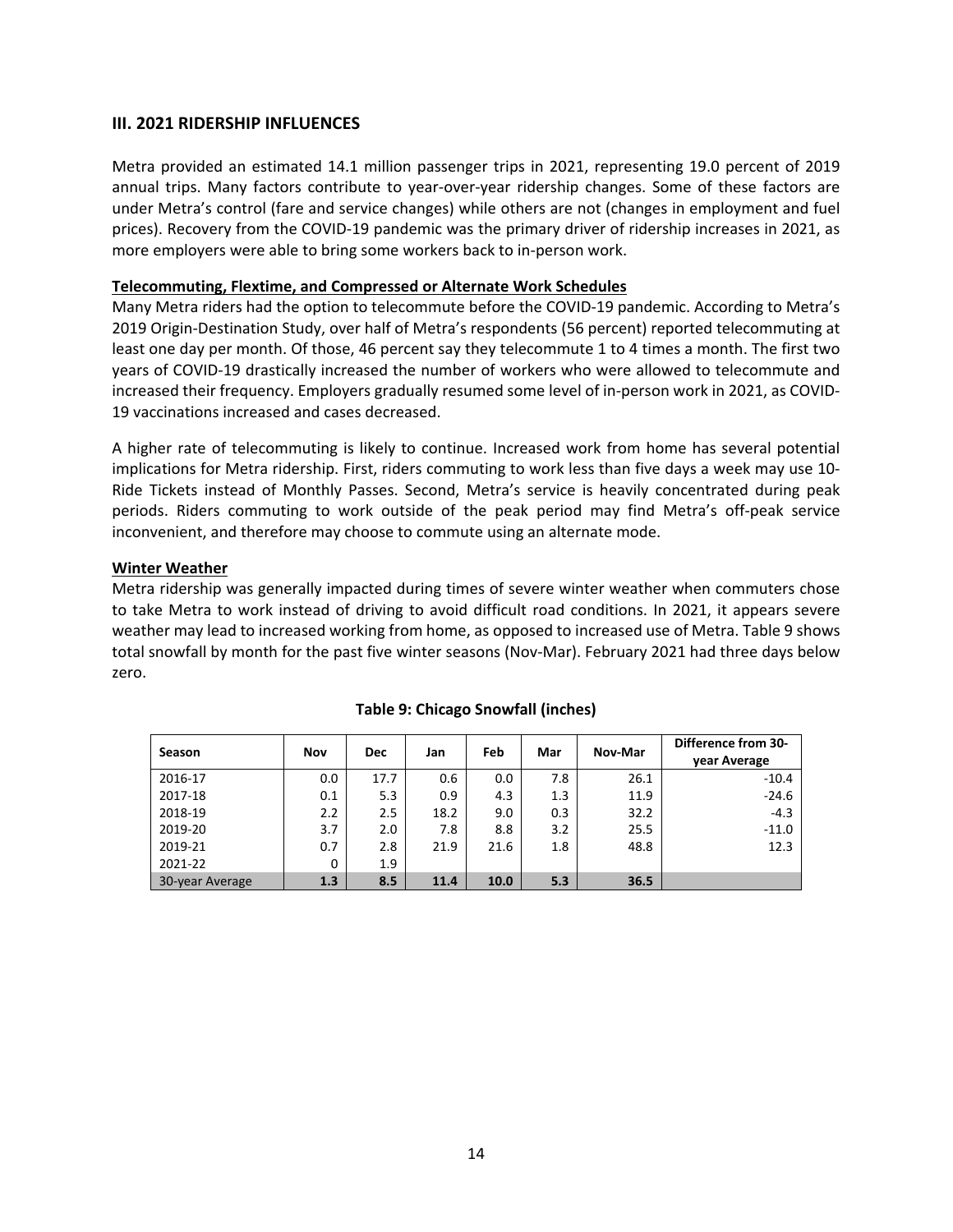Figure 12 shows that high snow accumulations and cold temperatures contributed to lower ridership in February 2015, December 2016, December 2017, and January 2019. COVID‐19 has had extraordinarily higher impacts on ridership than weather since March 2020.



**Figure 12: Monthly Ridership, Inches of Snow, and Days <0 Deg. Fahrenheit** 

## **On‐Time Performance**

The on-time performance of the system is the percentage of scheduled trains that arrived on-time each month. Metra considers a train late if it arrives six minutes or more after its scheduled arrival at its last stop. Metra system reliability over the past several years has tracked at a very high level, usually exceeding 95 percent on-time performance in any given month. Metra met its on-time performance goal in 11 of 12 months in 2021, missing the goal in February after seeing over 21 inches of snow for the month. Figure 13 shows the effects of heavy snowfall and frigid temperatures and 2017, 2018, and 2019.



**Figure 13: The Impacts of Severe Winter Weather on On-Time Performance**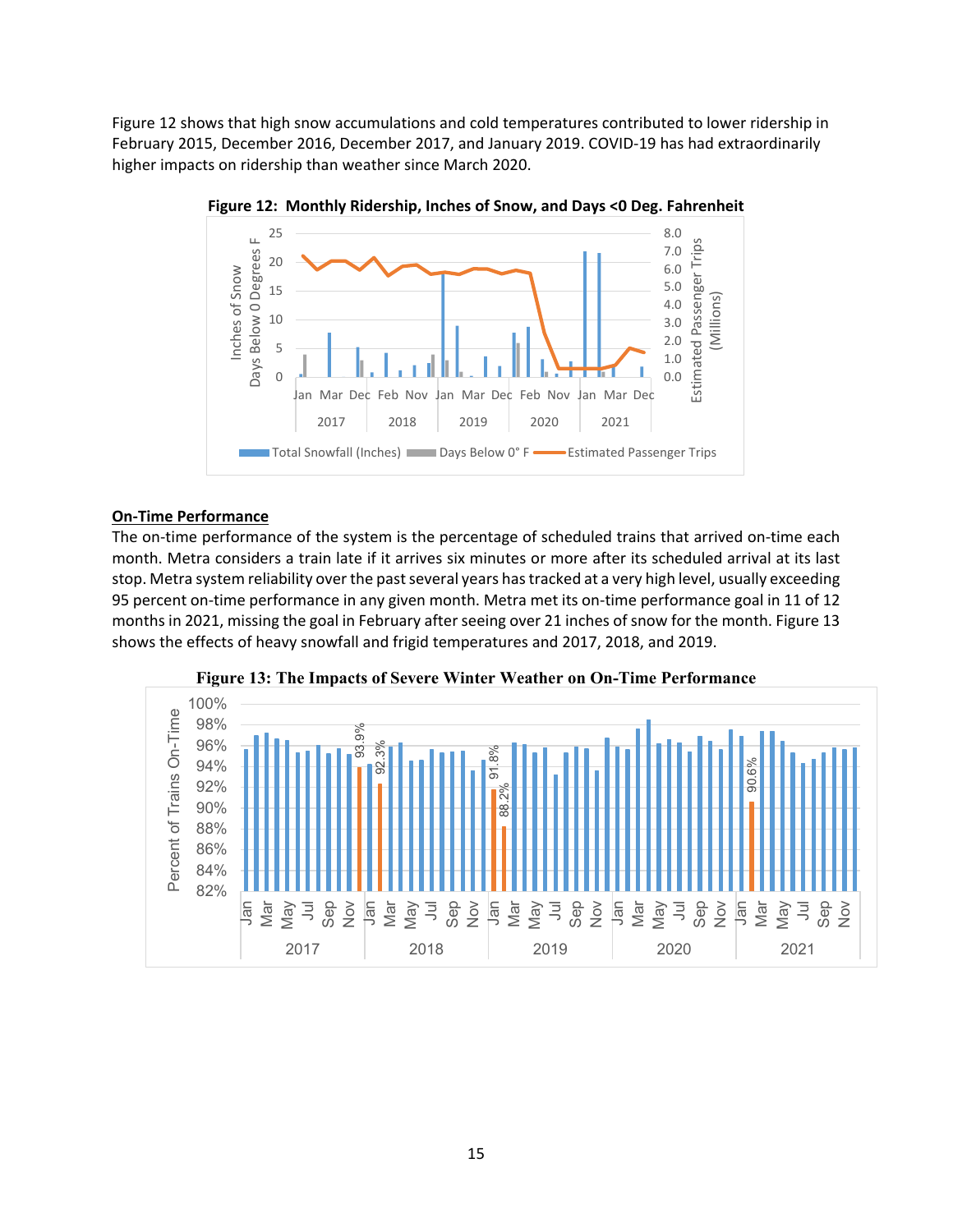In 2021, on-time performance averaged 95.5 percent. In Figure 14, 2011, 2014, and 2019 are highlighted to indicate the impact of severe winter weather.





Metra's on-time performance in 2021 was adversely affected by significant increases in the number of delays due to interference from freight trains, signal/switch failures, and weather, as well as a slight increase in the total number of trains operated. A total of 1,024 trains were delayed due to interference from freight trains which is an increase of 85% compared to 2020. A total of 885 trains were delayed due to signal/switch failures which is an increase of 45% since 2020. A total of 842 trains were delayed due to weather-related issues which is an increase of 56% since 2020. For the year, Metra achieved its 95% ontime performance goal with an annual percentage of 95.5%. Metra achieved its on-time performance goal 9 out of the 12 months of the year, with a low of 90.6% in February. Please note in January 2020, Metra updated the delay cause categories used for on‐time performance reporting; totals by cause category for prior years may not match what was previously reported.

## **Employment**

Prior to COVID‐19, approximately 90% of passenger trips taken on Metra were for work. The health of the regional economy, especially in terms of employment levels, greatly influences Metra ridership (see Figure 15). Regional employment has generally grown since 1990. The economic downturn following the September 11<sup>th</sup> attacks and the 2007 to 2009 economic recession (affecting 2008 through 2010 employment averages), and the COVID‐19 pandemic are exceptions. Regional employment averaged 3.9 million for the year, a 3.9 percent increase compared to 2020. Workers returned to downtown offices throughout 2021 as vaccinations became available, and office occupancy restrictions were relaxed, but many remained on hybrid and full-time work from home schedules.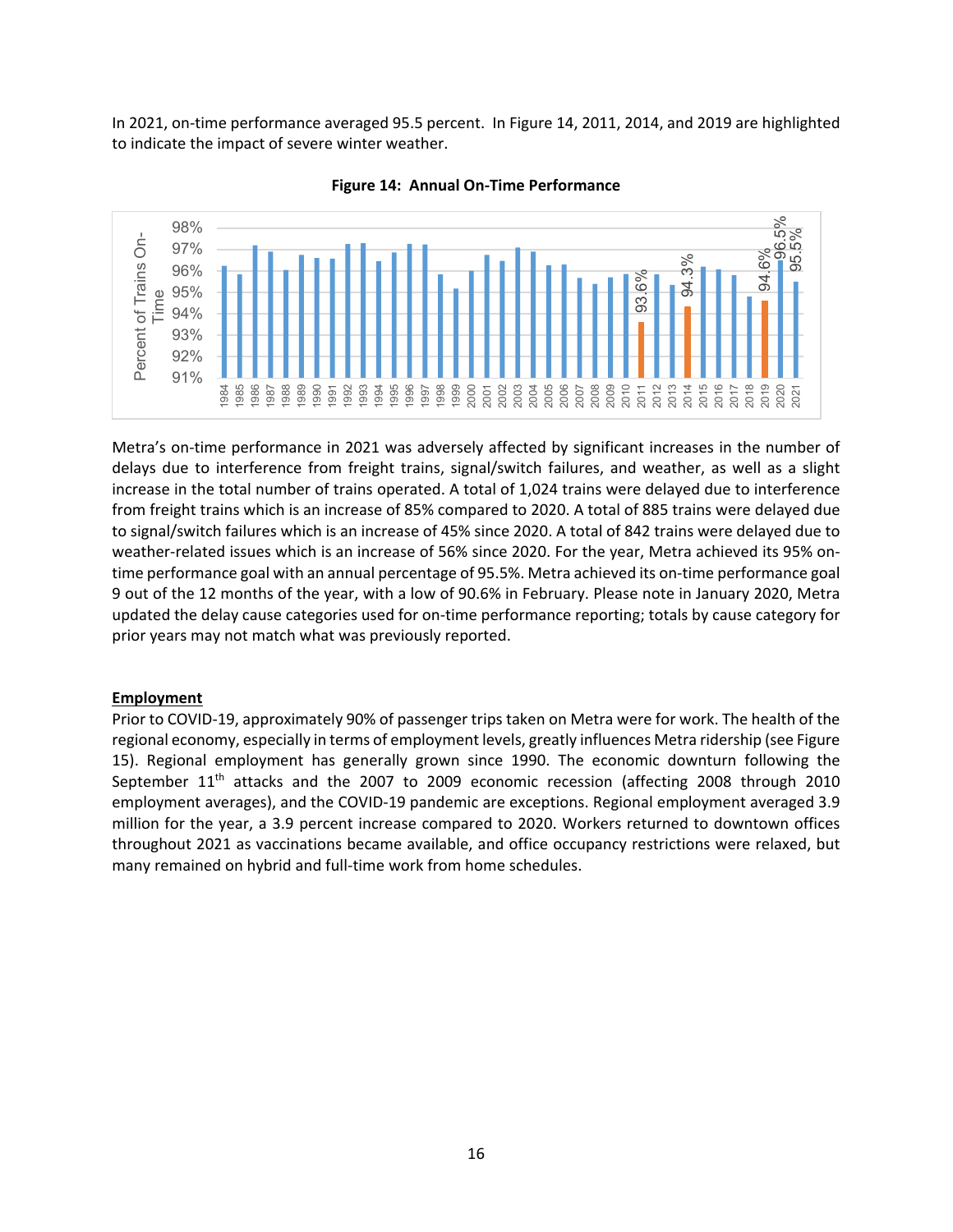

**Figure 15: Annual Average Regional Employment**

Source: Illinois Department of Economic Security. Includes employees covered under the State's Unemployment Insurance Act. Includes employment figures for Cook, DuPage, Kane, Lake, McHenry and Will County. Government workers are not included in these estimates.

Figure 16 shows regional employment by month for 2017 through 2021. Approximately 4 million people were employed in the Metra region at the start of 2020, falling to 3.4 million in April 2020 during initial COVID‐19 restrictions. Employment has continued to grow in 2021, starting the year at 3.7 million people employed in January and rising to 4.1 million in December. Increased vaccinations caused COVID‐19 cases to drop through the first half of 2021. While the Restore Illinois Plan had previously limited imposed capacity limits on offices, these restrictions were lifted in June. While employment has returned at the regional level, full and hybrid work from home arrangements tampered demand for transportation throughout the year.



**Figure 16: Regional Employment by Month** 

Source: Illinois Department of Economic Security. Includes employees covered under the State's Unemployment Insurance Act. Government workers are not included.

Unoccupied office space downtown decreased in Q4 of 2021 compared to Q3. The downtown percent of unoccupied office space started the year with a 3.1 percent increase in Q1, reaching its highest level since the start of the COVID‐19 pandemic of 20.1 percent in Q3. It decreased 0.4 percent in Q4 to 19.7 percent, the first decrease since 2019. While Q1 significantly shaped the remainder of the year, it ranked as only the second worst quarter of the last 20 years, behind a 3.2 percent increase in Q2 of 2005, a loss that was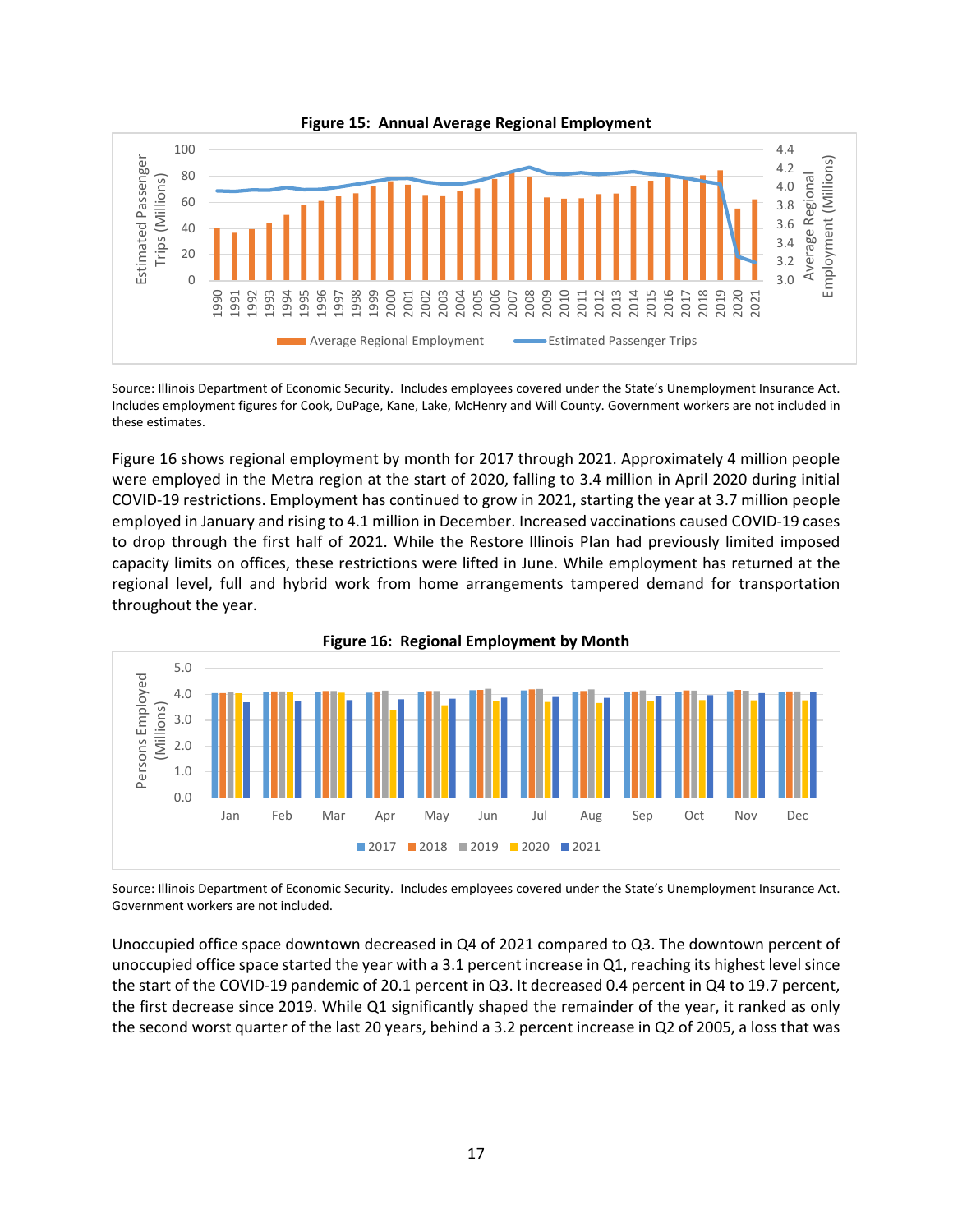reversed the following quarter as new employers moved into the area. Suburban unoccupied office space increased throughout 2021, ending the year at 26.4 percent.



**Figure 17: Quarterly Percent of Unoccupied Office Space** 

Source: CB Richard Ellis

#### **Regional Population**

Total demand for transportation services can be broadly measured by population. From 2010 to 2020, Northeastern Illinois' regional population increased by 1.6 percent.

|                       | 2000      | 2010      | 2020      | 00 vs. 10 | 10 vs. 20 | 2050 Projections | % Change<br>(2020-2050) |
|-----------------------|-----------|-----------|-----------|-----------|-----------|------------------|-------------------------|
| Cook County           | 5,376,741 | 5,194,675 | 5,275,611 | $-3.4%$   | 1.6%      | 6,080,680        | 15%                     |
| City of Chicago       | 2,896,016 | 2,695,598 | 2,746,384 | $-6.9%$   | 1.9%      | 3,113,476        | 13%                     |
| Suburban Cook         | 2,480,725 | 2,499,077 | 2,529,227 | 0.7%      | 1.2%      | 2,967,204        | 17%                     |
| DuPage County         | 904,161   | 916,924   | 932,877   | 1.4%      | 1.7%      | 1,081,213        | 16%                     |
| Kane County           | 404.119   | 515,269   | 516,512   | 27.5%     | 0.2%      | 780,678          | 51%                     |
| Lake County           | 644,356   | 703,462   | 714.380   | 9.2%      | 1.6%      | 882,584          | 24%                     |
| <b>McHenry County</b> | 260.077   | 308,760   | 310.201   | 18.7%     | 0.5%      | 473,471          | 53%                     |
| Will County           | 502,266   | 677,560   | 696,352   | 34.9%     | 2.8%      | 1,056,213        | 52%                     |
| NE Illinois Region    | 8,091,720 | 8,316,650 | 8,445,933 | 2.8%      | 1.6%      | 10,354,839       | 23%                     |
| <b>City Share</b>     | 35.80%    | 32.40%    | 32.5%     |           |           | 30.1%            |                         |
| Suburban Share        | 64.20%    | 67.60%    | 67.5%     |           |           | 69.9%            |                         |

**Table 10: Northeastern Illinois Regional Population Growth** 

Source: U.S. Census Bureau; Projections from the Chicago Metropolitan Agency for Planning October 2018 Updates.

#### **Automobile Operation Costs**

Congestion, highway tolls, parking rates, and the cost of automobile ownership and operations are factors that people consider as they choose how to travel throughout the Chicago region. Metra ridership historically trended along with the average gasoline price as reported by the Bureau of Labor Statistics for Regular Gasoline sold in the greater Chicago‐Naperville‐Elgin region (see Figure 18). COVID‐19 has had extraordinarily higher impacts on ridership than gas prices since March 2020. The average annual gas price in 2021 (\$3.22 per gallon) was \$0.95 higher than in 2020 (\$2.27 per gallon). As seen in Figure 19, for the first time since 2014, the price of gas reached an average of \$3.63 in November 2021.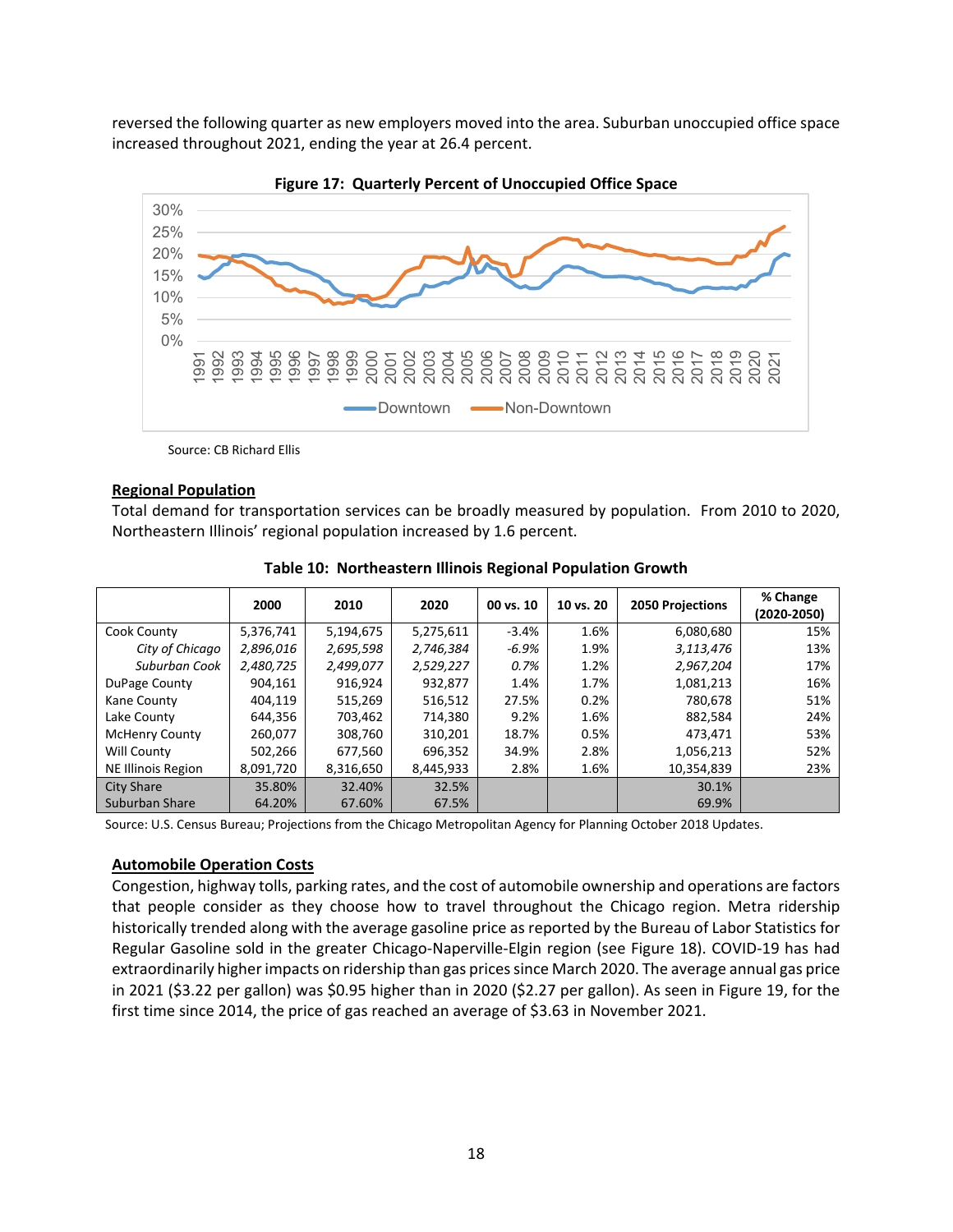

**Figure 18: Annual Ridership and Average Annual Gas Price** 

In July 2019 the State of Illinois raised the gas tax to 38 cents per gallon. Effective January 1, 2020, the State of Illinois implemented a Parking Excise Tax of 9 percent on monthly or annual spaces, and 6 percent on hourly, daily, and weekly spaces.





## **Major Construction Projects**

Metra provides a reliable option for many of its riders, enabling them to avoid chronically congested roadways and to ride transit when other services are disrupted. When Metra's transportation partners undertake construction on any of the region's major transportation facilities, Metra service can play an important role in mitigating construction disruptions. Many who use Metra during construction revert back to their previous travel patterns after construction. As such, the timing of major construction projects can significantly influence Metra's annual ridership estimates one way or the other.

Table 11 on the next page lists all major construction projects that have occurred since 2000. The shaded projects were ongoing in 2021.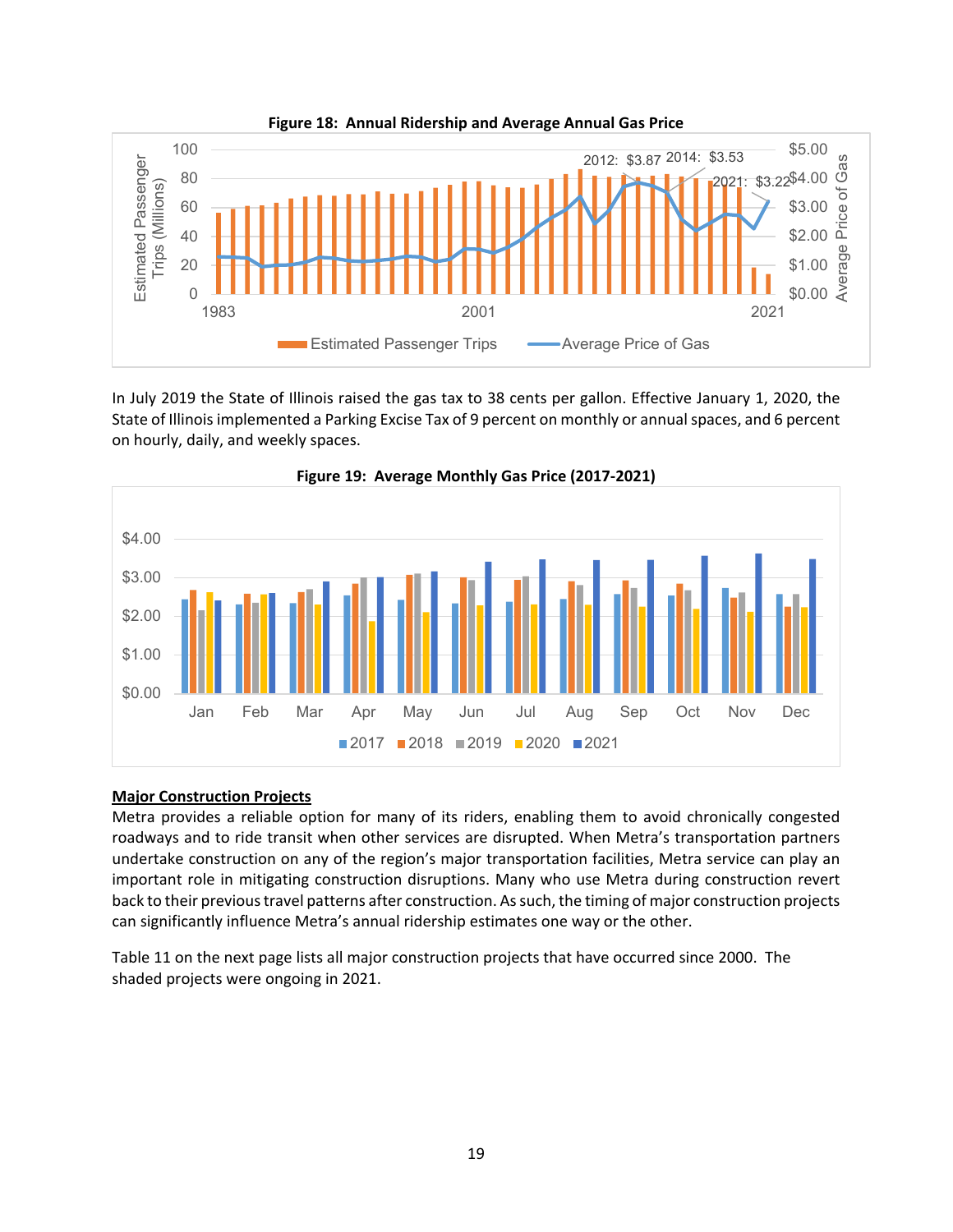| <b>Major Roadway</b>     | <b>Affected Lines</b>                                 | Years                |
|--------------------------|-------------------------------------------------------|----------------------|
| Congress Pkwy            | MD-W, UP-W, BNSF                                      | 2010-2012            |
| Dan Ryan                 | ME, RI, So. Shore                                     | 1988-1989, 2003-2007 |
| Edens                    | UP-N, MD-N                                            | 1979, 2007-2008      |
| Edens Spur               | UP-N, MD-N                                            | 2010                 |
| Eisenhower               | MD-W, UP-W, BNSF                                      | 1984-1985, 2010      |
| Hillside Strangler       | BNSF, MD-W, UP-W                                      | 2000-2001            |
| $1 - 355$                | MD-W, UP-W, BNSF                                      | 2010                 |
| I-57 Rehab               | ME, RI                                                | 2002-2003            |
| I-90 Jane Addams Tollway | MD-W, UP-NW                                           | 2013-2016            |
| IL Route 59              | <b>BNSF</b>                                           | 2013-2015            |
| Jane Byrne Interchange   | ME, RI, BNSF, HC, SWS, MD-N, MD-W, NCS, UP-N, UP-     | 2015-2022            |
|                          | NW, UP-W                                              |                      |
| Kennedy                  | UP-N, MD-N, UP-NW                                     | 1992-1994            |
| Lake Shore Drive         | ME                                                    | 1996                 |
| Stevenson                | BNSF, HC, SWS                                         | 1998-2000            |
| South Lake Shore Drive   | ME                                                    | 2001-2004            |
| <b>Wacker Drive</b>      | BNSF, HC, SWS, MD-N, MD-W, NCS, UP-N, UP-NW, UP-<br>w | 2010-2012            |

## **Table 11: Major Roadway Construction Projects**

In March 2015, work began on a major reconfiguration of the Jane Byrne Interchange. During the first phase of the construction, the number of lanes was reduced on several ramps and the inbound Dan Ryan Expressway, and access to Congress Parkway from the Dan Ryan was via a detour. In December 2016, a new flyover linking the inbound Dan Ryan Expressway to the outbound Eisenhower Expressway was completed. Work completed in 2017 enabled improvements to be made on the section that connects to Interstate 290 in 2018. The project will continue through 2022.

## **Marketing**

Metra markets its services to a wide variety of audiences. Its customer base includes traditional commuters and reverse commuters as well as recreational, weekend, and occasional riders, all of which represent important market segments for future ridership growth. Metra uses a proactive, customer‐ driven marketing approach to build on successful programs to meet passenger travel needs. While some of the marketing is tailored to specific market segments, other efforts are geared toward the general population to reinforce brand identity throughout the region while sending a call to action that resonates with all potential customers.

In 2021, Metra continued its Commute with Confidence Campaign that demonstrated Metra's ability to keep its riders safe and get them to their destinations on‐time. This message was important because it gave Metra the chance to show how often it cleaned the cars, circulated the air, and worked to uphold the mask mandates. Furthermore, the campaign communicated that Metra was available whenever our customers were ready to ride.

Despite the pandemic, Metra was still able to do the following:

 In March 2021, Metra held a Safe Return to Work Summit that highlighted how businesses and public transportation will be safe in light of the concerns brought on by the Covid‐19 pandemic. Metra collaborated with BOMA (Building Owners and Managers Association of Chicago), Crain's, Northwestern and more to make this a successful event.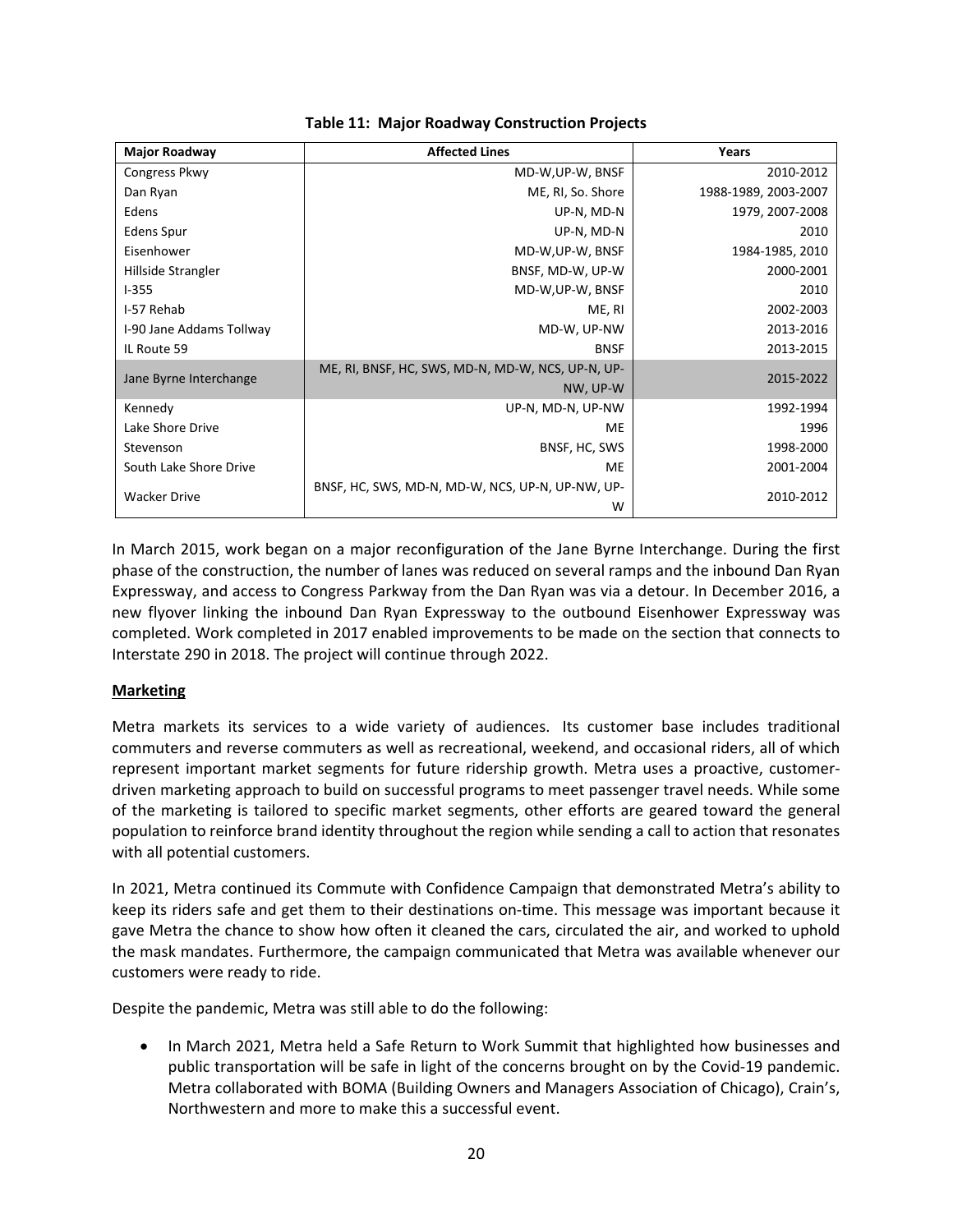- In May 2021, Metra collaborated with Ravinia Music Festival to work out a deal to allow the concert tickets to also be used for a free ride on the concert date on the Union Pacific‐North Line (UP‐N).
- Metra launched the internal My Metra Honors campaign, which honored employees that embodied the Metra motto and went beyond their work duties. The program honored 22 Metra employees across various departments in 2021.
- Metra participated in the Earth Day event held at 110 North Wacker Drive.
- Revamped the New Movers Program to capture residents that moved from Chicago to the suburbs and will need Metra to get to work.
- Released three issues (Spring, Summer and Fall) of the new My Metra Magazine.
- Collaborated with Radiological Society of North America annual meeting at McCormick Place to provide free rides for their attendees, providing 2,164 trips.

## **Business Development**

In 2022, Metra will continue to build upon the momentum of the previous year to engage with our current and new riders:

- Metra will hold new media press events regarding new developments
- Launch a new advertising campaign that focuses on our riders
- Collaborate with other trade shows and annual events at McCormick Place
- Develop new partnerships to increase ridership to music festivals, sports teams, and universities.

## **Cultural Attractions**

Metra provides direct access to many of the region's top cultural attractions. The downtown area is home to internationally renowned museums, world-class theaters and music venues, award winning restaurants, and is one of the premier shopping destinations in North America. Many of these attractions reopened in some capacity in 2021. Beyond the immediate downtown area, several of Metra's outlying stations are close to a number of popular attractions such as the Ravinia Festival, Chicago Botanic Garden, Brookfield Zoo, Museum of Science and Industry, Schaumburg Boomers Stadium, Joliet Slammers Silver Cross Field, and Guaranteed Rate Field. All of these attractions reopened in 2021

Metra's weekend train loads averaged 94,000 in 2019 (see Figure 20). While dropping to 27,000 passengers per weekend in 2020, weekend train loads recovered to 43,000 in 2021, or 46 percent of 2019 levels.



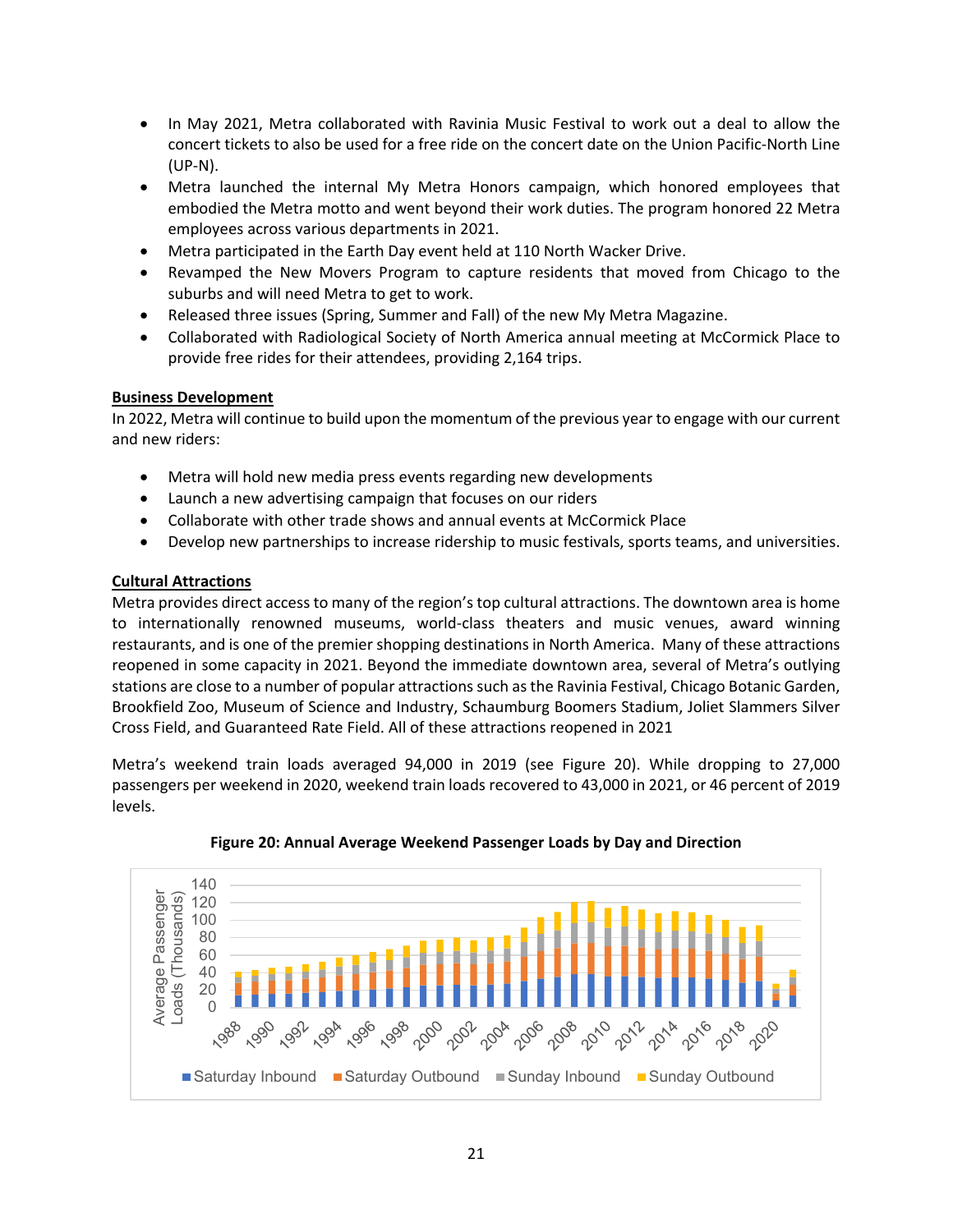## **Special Events with Extra Metra Service**

Special events often bring large crowds into Chicago during off‐peak hours. Metra began offering special event service again in July 2021. Events receiving extra service in 2021 include the Chicago Auto Show, Ravinia (generated 32,310 Metra trips), Lollapalooza, the Chicago Half Marathon, the Chicago Marathon, game three of American League Playoffs, and Chicago Bears' home games. In October, the Heritage Corridor held Metra's self‐promoted "Rails, Trails and Ales" program, adding outbound‐focused Saturday service to the Heritage Corridor for the first time in Metra history (carried 338 passengers during pilot).

## **Fares**

There were no fare increases in 2021. The \$10 All Day Pass, originally introduced in June 2020 as a temporary pass, was extended through at least the end of 2021. The \$10 All Day pass expires the day after its first use at 3 AM. It is a discount over the \$5.50 cost of two A‐C One‐Way tickets, and valid for all zones.

Starting in January, all riders on the ME and RI lines were able to purchase reduced fare tickets through Cook County's Fair Transit South Cook Pilot. Fair Transit South Cook Pilot tickets were not valid for use on other lines. The price difference between full fare and Fair Transit South Cook Pilot tickets is reimbursed by Cook County.

In February, Metra introduced a One Day Weekend Pass, available for purchase from conductors, vending machines, ticket agents, and the mobile app for \$7. Subsequently, the \$10 Two Day weekend Pass was sold through the mobile app only.

While Ravinia returned in July 2021, Metra did not sell a special Ravinia Pass. Instead, Ravinia ticketholders were able to use their concert ticket as proof of payment to ride Metra.

There was no special event ticket for Lollapalooza in 2021.

On December 31, Metra offered free rides across its system after 6 pm on New Year's Eve.

Table 12 (on the next page) lists the effective changes to commuter rail fares since 1981.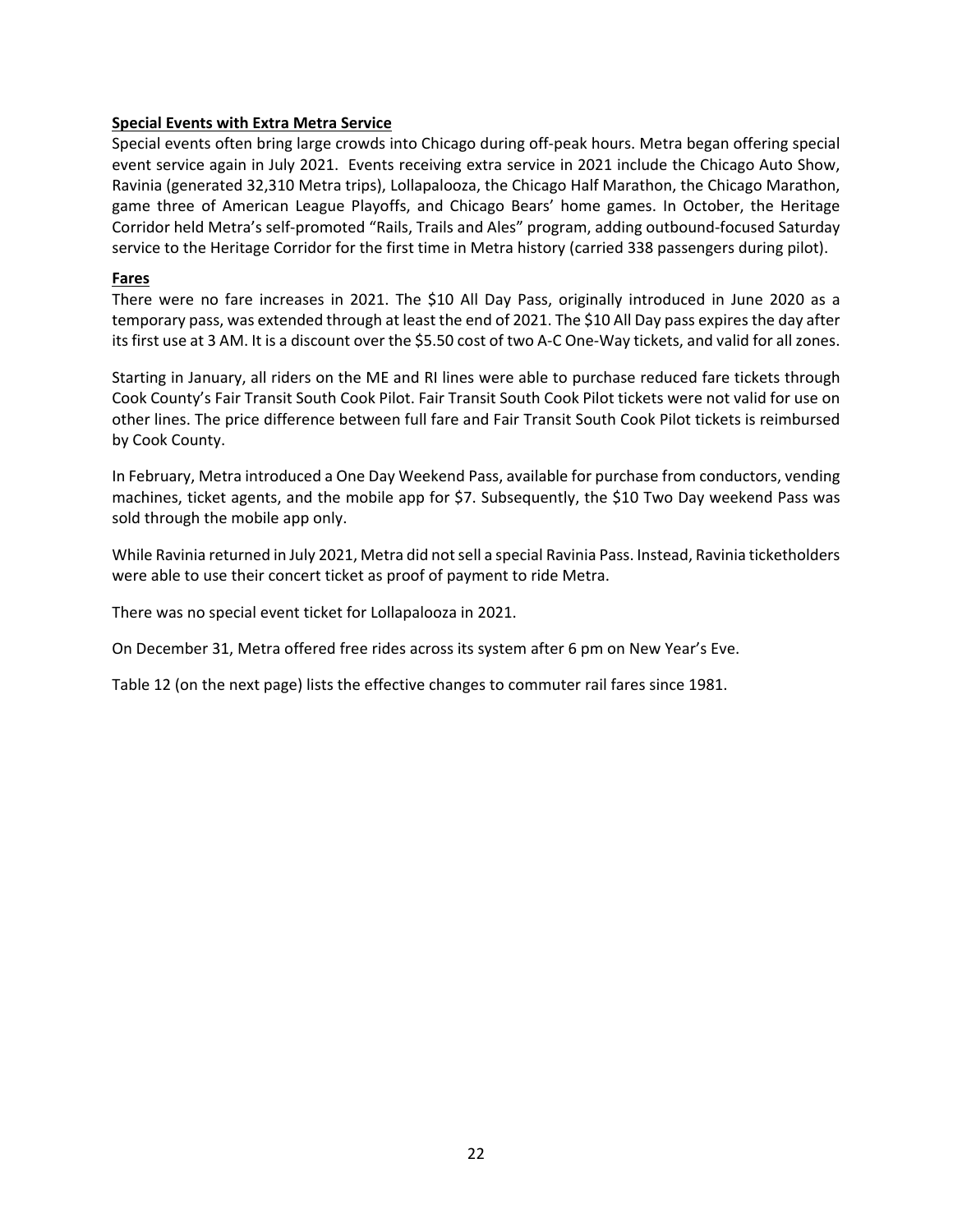| Date          | Action                                                                                                                                                                                                                                                                                                                                                                                                                                               |
|---------------|------------------------------------------------------------------------------------------------------------------------------------------------------------------------------------------------------------------------------------------------------------------------------------------------------------------------------------------------------------------------------------------------------------------------------------------------------|
| Jan-81        | across-the-board 33% increase                                                                                                                                                                                                                                                                                                                                                                                                                        |
| Jul-81        | across-the-board 12.5% increase plus 40% surcharge                                                                                                                                                                                                                                                                                                                                                                                                   |
| Oct-81        | surcharge reduced to 33% (average -5%)                                                                                                                                                                                                                                                                                                                                                                                                               |
| Feb-84        | across-the-board 10% reduction (by Interim RTA Board)                                                                                                                                                                                                                                                                                                                                                                                                |
| Aug-85        | discount 10-Ride tickets by 15%; reduce Zone B fares by 18%; Family Fares                                                                                                                                                                                                                                                                                                                                                                            |
| Feb-86        | across-the-board 5% increase                                                                                                                                                                                                                                                                                                                                                                                                                         |
| Feb-89        | across-the-board 5% increase (Capital Farebox Financing program)                                                                                                                                                                                                                                                                                                                                                                                     |
| Apr-90        | raise on-train cash fare penalty from 50¢ to \$1.00                                                                                                                                                                                                                                                                                                                                                                                                  |
| May-91        | introduce Weekend \$5 Ticket                                                                                                                                                                                                                                                                                                                                                                                                                         |
| Feb-96        | across-the-board increase, 20¢ per zone, +5½% overall                                                                                                                                                                                                                                                                                                                                                                                                |
| Jun-02        | across-the-board 5% increase; raise on-train cash fare penalty from \$1.00 to \$2.00                                                                                                                                                                                                                                                                                                                                                                 |
| Feb-06        | across-the-board 5% increase                                                                                                                                                                                                                                                                                                                                                                                                                         |
| Feb-08        | across-the-board 10% increase                                                                                                                                                                                                                                                                                                                                                                                                                        |
| Feb-10        | increase One-Way tickets by 6%, quarter-rounded; raise on-train cash fare penalty from \$2.00 to \$3.00; raise<br>Weekend Ticket from \$5.00 to \$7.00                                                                                                                                                                                                                                                                                               |
| Feb-12        | 25.1% average fare increase (15.7% One-Way; 30% 10-Ride; 29.4% Monthly); One-Way tickets valid for 14 days<br>from date of purchase and not eligible for refunds; Monthly Passes valid only for the month issued and refunds<br>subject to a \$5 handling fee                                                                                                                                                                                        |
| Feb-13        | increase price of full fare 10-Ride ticket from 9.0 to 10.0 equivalent One-Way fares (11.1% increase)                                                                                                                                                                                                                                                                                                                                                |
| Feb-15        | 10.8% average fare increase; discount for full and reduced fare 10-Ride tickets (priced at 9.0 equivalent One-<br>Way fares); weekend ticket increase from \$7 to \$8; on-train cash fare penalty increase from \$3 to \$5<br>(implemented in 2016); various fare policy changes including extension of One-Way valid period from 14 to 90<br>days, extension of Monthly Pass validity period to noon on 1st business day following valid month, and |
|               | elimination of all refunds except by discretion of CEO                                                                                                                                                                                                                                                                                                                                                                                               |
| Feb-16        | Increase One-Way Fares by \$0.25; Increase Full Fare 10-Ride by \$1.75, Full Fare Monthly Fares by \$2.50,<br>Reduced 10-Ride by \$0.75, and Reduced Monthly by \$1.25, on-train cash fare penalty increase from \$3 to \$5<br>(adopted in 2015) was implemented.                                                                                                                                                                                    |
| Feb-17        | Increase One-Way Fares by \$0.25, Full Fare 10-Ride by \$2.75, Full Fare Monthly Fares by \$11.75, Reduced One-<br>Way by \$0.25, Reduced 10-Ride by \$1.50, and Reduced Monthly by \$7.50                                                                                                                                                                                                                                                           |
| Feb-18        | Increase Adult One-Way fares by \$0.25; increase Reduced One-Way fares \$0.00-\$0.25; increase Adult 10-Ride to<br>9.5 Adult One-Ways; increase Reduced 10-Ride to 9.5 Reduced One-Ways; increase Adult Monthly multiplier to<br>29.0 Adult One-Ways; maintain Reduced Monthly multiplier at 35.0 Reduced One-Ways; increase Weekend Pass<br>by $$2$                                                                                                 |
| Jul-18        | Zone Consolidation Pilot: consolidate Fare Zones K-M into Fare Zone J; Station Zone Reassignment Pilot: 83rd St.<br>and 87th St. (ME-ML) and 123rd St. (RI-Beverly) stations reassigned from Zone C to B; State St. through Ashland<br>stations (ME-BI) reassigned from Zone D to C                                                                                                                                                                  |
| Jun-19        | Monthly Pass holders allowed to use their ticket to travel anywhere in the system on weekends. Previously,<br>weekend travel was restricted to the zones listed on the ticket.                                                                                                                                                                                                                                                                       |
| <b>Jun-20</b> | A temporary \$10 All-Day pass was released, allowing for unlimited travel on all lines for 24 hours, expiring at 3<br>am. The pass was available into 2021.                                                                                                                                                                                                                                                                                          |
| Sep-20        | The Round Trip Plus ticket was released on the new version of the Ventra app only.                                                                                                                                                                                                                                                                                                                                                                   |
| $Jan-21$      | Fair Transit South Cook Pilot offers reduced fares (subsidized by Cook County) on the ME and RI lines only.                                                                                                                                                                                                                                                                                                                                          |
| Feb-21        | \$7 One Day Weekend Pass introduced. \$10 Two Day Weekend Pass made mobile only                                                                                                                                                                                                                                                                                                                                                                      |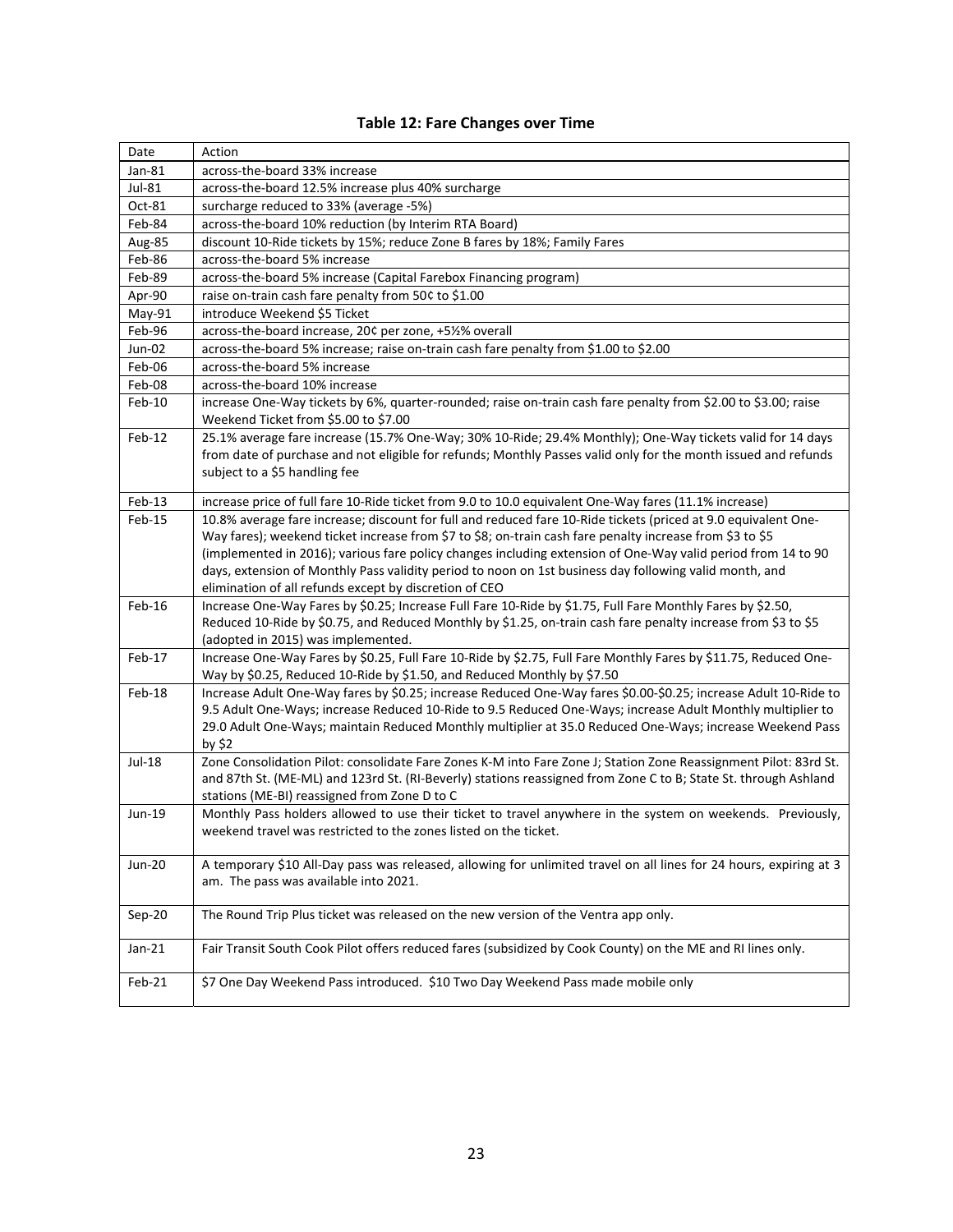

**Figure 21: Ticket Sales, Passenger Trips, and Fare Revenue Share by Ticket Type** 

\*2021 passenger revenue does not include additional revenue reimbursed by Cook County through the Fair Transit South Cook Pilot

## **Average Fare**

Each year, Metra calculates the average fare paid by fare‐paying passengers (the average fare calculation does not include RTA Ride Free Permit rides). An increase in the 2020 average fare was caused by Metra's move from static trip rate factors for pass products to calculating ridership based on mobile ticket usage. In 2021, the average fare decreased 1% percent from \$5.70 to \$5.64 (see Figure 22). The 2021 average fare paid includes the fare amount reimbursed by Cook County through the Fair Transit South Cook Pilot.



**Figure 22: Average Fare and Annual Paid Trips**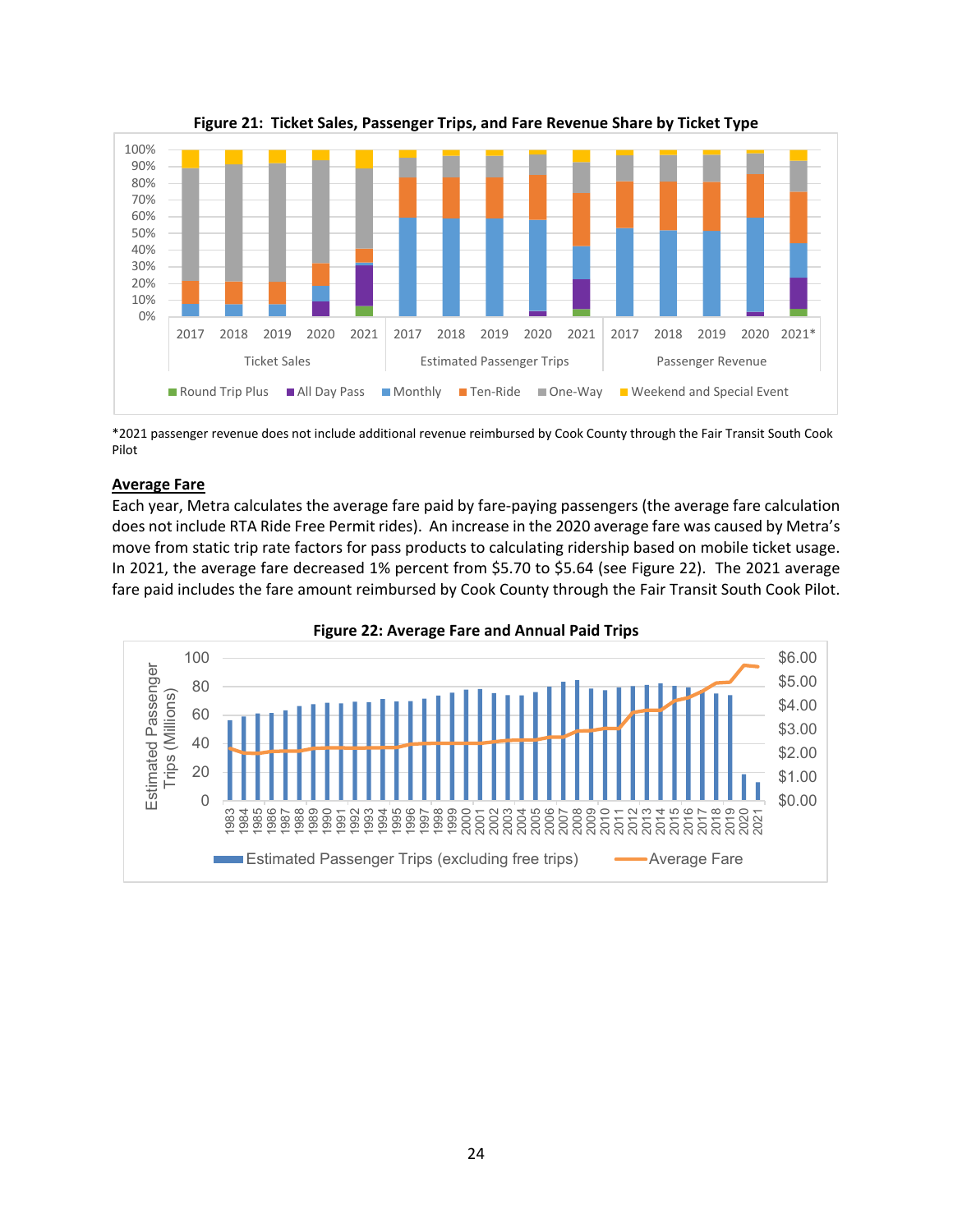Table 13a illustrates the change in average fare paid in 2020 and 2021 for each rail line including the revenue reimbursement for the RI and ME from Cook County for the Fair Transit South Cook Pilot.

| Line         | 2020   | 2021   | % Change |
|--------------|--------|--------|----------|
| <b>BNSF</b>  | \$6.35 | \$5.66 | $-10.8%$ |
| <b>ME</b>    | \$5.41 | \$5.50 | 1.7%     |
| НC           | \$6.72 | \$5.95 | $-11.4%$ |
| MD-N         | \$6.15 | \$5.61 | $-8.7%$  |
| MD-W         | \$6.17 | \$5.52 | $-10.6%$ |
| <b>NCS</b>   | \$7.17 | \$6.08 | $-15.2%$ |
| RI           | \$5.89 | \$6.07 | 3.1%     |
| SWS          | \$5.98 | \$5.58 | $-6.7%$  |
| $UP-N$       | \$4.38 | \$5.26 | 20.0%    |
| UP-NW        | \$5.41 | \$5.73 | 5.8%     |
| UP-W         | \$5.40 | \$5.67 | 5.2%     |
| <b>Total</b> | \$5.70 | \$5.64 | $-1.0%$  |

#### **Table 13a: Average Fare Paid by Line with Cook County Reimbursement\***

\*Note: In 2020, Metra began calculating ridership using trip rate factors (TRF) calculated from mobile ticket use. Additionally, onboard fare collection was inactive for April and May 2020 for all lines, and from April 2020 to May 2021 for Union Pacific lines.

Table 13b illustrates the change in average fare paid in 2020 and 2021 for each rail line not including the revenue reimbursement for the RI and ME from Cook County for the Fair Transit South Cook Pilot.

| Line         | 2020   | 2021   | % Change |
|--------------|--------|--------|----------|
| <b>BNSF</b>  | \$6.35 | \$5.66 | $-10.8%$ |
| <b>ME</b>    | \$5.41 | \$2.95 | $-45.4%$ |
| НC           | \$6.72 | \$5.95 | $-11.4%$ |
| MD-N         | \$6.15 | \$5.61 | $-8.7%$  |
| MD-W         | \$6.17 | \$5.52 | $-10.6%$ |
| <b>NCS</b>   | \$7.17 | \$6.08 | $-15.2%$ |
| RI           | \$5.89 | \$3.30 | $-43.9%$ |
| <b>SWS</b>   | \$5.98 | \$5.58 | $-6.7%$  |
| $UP-N$       | \$4.38 | \$5.26 | 20.0%    |
| UP-NW        | \$5.41 | \$5.73 | 5.8%     |
| UP-W         | \$5.40 | \$5.67 | 5.2%     |
| <b>Total</b> | \$5.70 | \$4.95 | $-13.2%$ |

#### **Table 13b: Average Fare Paid by Line without Cook County Reimbursement\***

\*Note: In 2020, Metra began calculating ridership using trip rate factors (TRF) calculated from mobile ticket use. Additionally, onboard fare collection was inactive for April and May 2020 for all lines, and from April 2020 to May 2021 for Union Pacific lines.

#### **Level of Service**

At the beginning of 2021, Metra operated 392 trains on weekdays and 181 trains on Saturday and Sunday. This level of service reflects reductions in weekday and Saturday service on all Metra lines implemented in 2020 in response to reduced ridership due to the COVID‐19 pandemic. In January 2021, the weekday level of service increased from 392 trains to 398, as weekday service was increased from 28 to 30 trains on the MD‐N, and from 32 to 36 trains on the MD‐W. In February, the weekday level of service increased from 398 trains to 408, with 10 weekday trains added on the RI.

In April 2021, the weekday level of service increased from 408 trains to 418, as weekday service on the BNSF and MD‐N was increased by four trains on each line, and weekday service on the HC was increased by two trains. In May, the weekday level of service increased from 418 trains to 422, as weekday service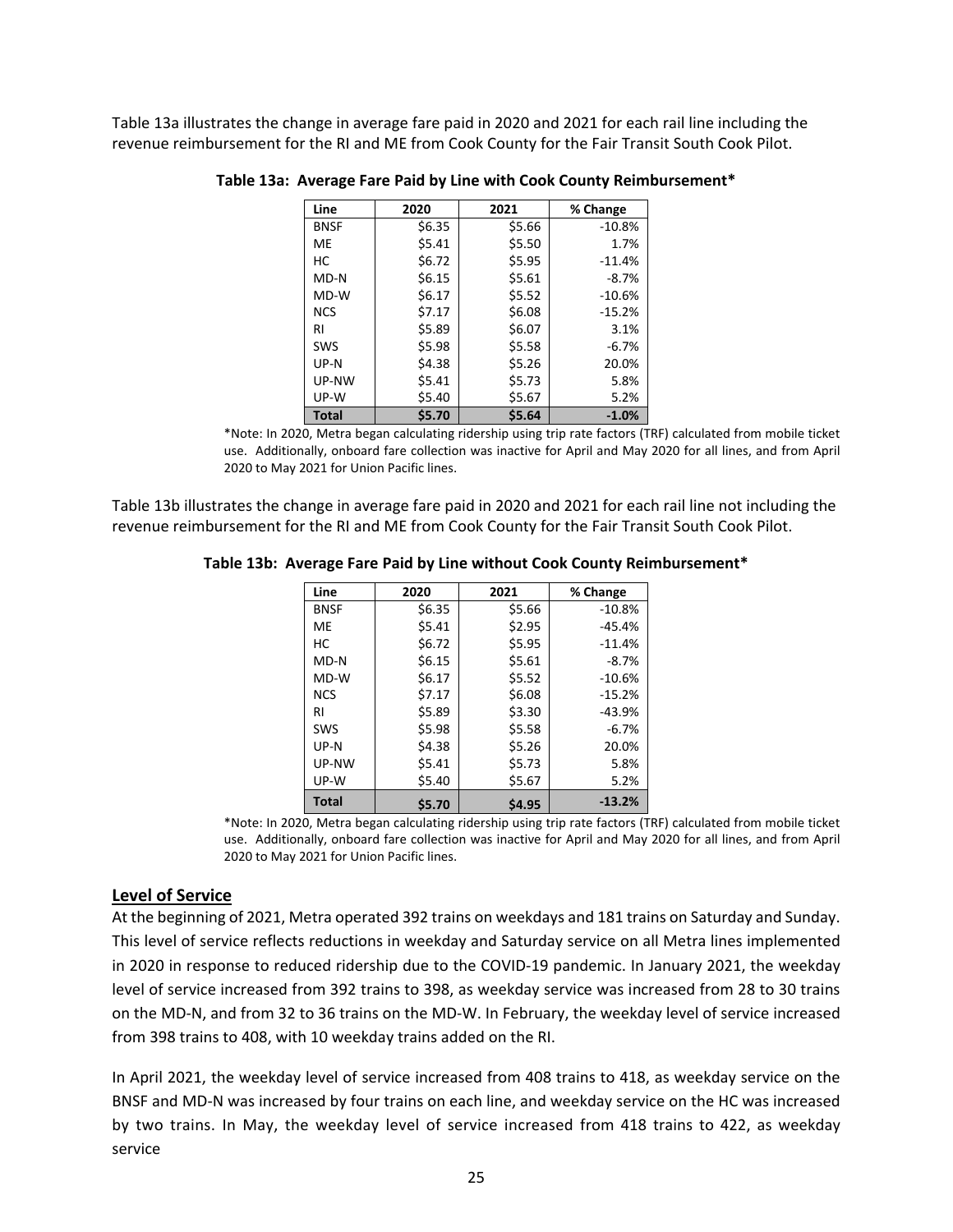was increased on the ME from 110 trains to 114. The Saturday level of service increased from 181 Saturday trains to 231 as Saturday service was restored to pre‐COVID levels on the BNSF, MD‐N, MD‐W, RI, UP‐N, UP‐NW and UP‐W lines, plus an increase of four Saturday trains on the ME. The Sunday level of service increased from 181 Sunday trains to 185 with an increase of four Sunday trains on the ME.

In July 2021, Metra launched pilot weekday schedules on the BNSF, ME, RI and UP‐N lines that added off‐ peak options to meet post‐COVID needs for riders. Metra also increased weekday peak‐period service on all other lines. As a result of these changes, the weekday level of service increased from 422 trains to 570. The Saturday level of service increased from 231 Saturday trains to 269 as Saturday service was restored to pre‐COVID levels on the ME.

In September 2021, the weekday level of service decreased from 570 trains to 566, as weekday service was decreased by two trains on the UP‐N and UP‐W. In November, the weekday level of service decreased from 566 trains to 558, as weekday service was decreased by eight trains on the BNSF.

As a result of these changes, the total number of peak service period trains (weekday a.m. and p.m. peak trains) operated by Metra each day in 2021 was increased 42.6 percent from 162 to 231 and the total number of off‐peak trains (weekday off‐peak, Saturday and Sunday trains) increased 31.9 percent from 592 to 781 (See Table 14a).

|              |          | Weekday  |        |          | Saturday |        |          | Sunday/Holiday |        |
|--------------|----------|----------|--------|----------|----------|--------|----------|----------------|--------|
|              | As of    | As of    | Pct.   | As of    | As of    | Pct.   | As of    | As of          | Pct.   |
| Line         | 12/31/20 | 12/31/21 | Change | 12/31/20 | 12/31/21 | Change | 12/31/20 | 12/31/21       | Change |
| <b>BNSF</b>  | 43       | 86       | 100.0% | 20       | 30       | 50.0%  | 20       | 20             | 0.0%   |
| HC           | 4        | 6        | 50.0%  | 0        | 0        | n/a    | 0        | 0              | n/a    |
| ME           | 110      | 125      | 13.6%  | 40       | 82       | 105.0% | 40       | 44             | 10.0%  |
| MD-N         | 28       | 38       | 35.7%  | 18       | 20       | 11.1%  | 18       | 18             | 0.0%   |
| MD-W         | 32       | 40       | 25.0%  | 18       | 24       | 33.3%  | 18       | 18             | 0.0%   |
| <b>NCS</b>   | 4        | 12       | 200.0% | $\Omega$ | 0        | n/a    | 0        | 0              | n/a    |
| <b>RI</b>    | 44       | 80       | 81.8%  | 28       | 33       | 17.9%  | 28       | 28             | 0.0%   |
| SWS          | 10       | 12       | 20.0%  | 0        | 0        | n/a    | 0        | $\Omega$       | n/a    |
| UP-N         | 40       | 74       | 85.0%  | 18       | 26       | 44.4%  | 18       | 18             | 0.0%   |
| UP-NW        | 43       | 45       | 4.7%   | 21       | 34       | 61.9%  | 21       | 21             | 0.0%   |
| UP-W         | 34       | 40       | 17.6%  | 18       | 20       | 11.1%  | 18       | 18             | 0.0%   |
| <b>Total</b> | 392      | 558      | 42.3%  | 181      | 269      | 48.6%  | 181      | 185            | 2.2%   |

## **Table 14a: Trains Per Day 2020 vs 2021**

For the system, 80.6% of weekday service has been restored, as seen in Table 14b (on next page). Notably, the RI and UP‐N ended 2021 with more weekday trains than they had pre‐Covid.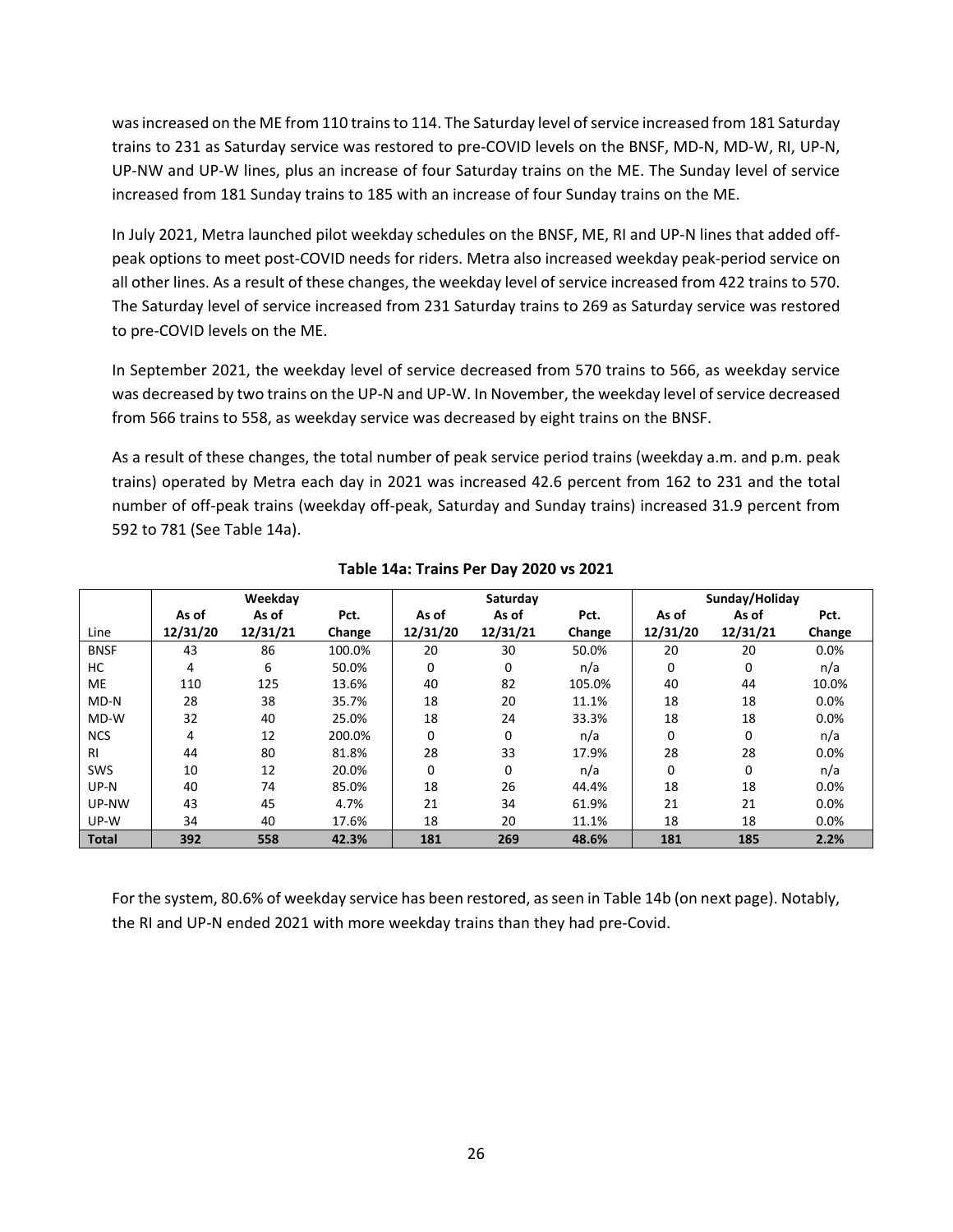|              |          | Weekday  |           |          | Saturday |           | Sunday/Holiday |          |           |  |
|--------------|----------|----------|-----------|----------|----------|-----------|----------------|----------|-----------|--|
|              | As of    | As of    | Pct.      | As of    | As of    | Pct.      | As of          | As of    | Pct.      |  |
| Line         | 12/31/19 | 12/31/21 | Recovered | 12/31/19 | 12/31/21 | Recovered | 12/31/19       | 12/31/21 | Recovered |  |
| <b>BNSF</b>  | 97       | 86       | 88.7%     | 30       | 30       | 100.0%    | 20             | 20       | 100.0%    |  |
| HC           |          | 6        | 85.7%     | 0        | 0        | n/a       | 0              | 0        | n/a       |  |
| <b>ME</b>    | 155      | 125      | 80.6%     | 80       | 82       | 102.5%    | 40             | 44       | 110.0%    |  |
| MD-N         | 63       | 38       | 60.3%     | 20       | 20       | 100.0%    | 18             | 18       | 100.0%    |  |
| MD-W         | 58       | 40       | 69.0%     | 24       | 24       | 100.0%    | 18             | 18       | 100.0%    |  |
| <b>NCS</b>   | 20       | 12       | 60.0%     | 0        | 0        | n/a       | 0              | 0        | n/a       |  |
| <b>RI</b>    | 68       | 80       | 117.6%    | 33       | 33       | 100.0%    | 28             | 28       | 100.0%    |  |
| SWS          | 30       | 12       | 40.0%     | 6        | 0        | 0.0%      | 0              | 0        | n/a       |  |
| UP-N         | 70       | 74       | 105.7%    | 26       | 26       | 100.0%    | 18             | 18       | 100.0%    |  |
| UP-NW        | 65       | 45       | 69.2%     | 34       | 34       | 100.0%    | 21             | 21       | 100.0%    |  |
| UP-W         | 59       | 40       | 67.8%     | 20       | 20       | 100.0%    | 18             | 18       | 100.0%    |  |
| <b>Total</b> | 692      | 558      | 80.6%     | 273      | 269      | 98.5%     | 181            | 185      | 102.2%    |  |

## **Table 14b: Service Recovery**

Figure 23 shows the number of peak and off‐peak trains on an annual basis since 1984.





## **Total Train Miles**

Total train miles (revenue and non-revenue) are a useful measure of the quantity of service offered. Figure 24, combines annual train miles with ridership (including free trips) for the system, and illustrates the importance of service levels to the amount of passenger use. In 2021, the total number of train miles increased to 71.4 percent of 2019 levels. Train miles were 2.4 percent lower compared to 1983, while passenger trips have decreased 75.1 percent in the same period.



**Figure 24: Annual Ridership vs. Annual Train Miles**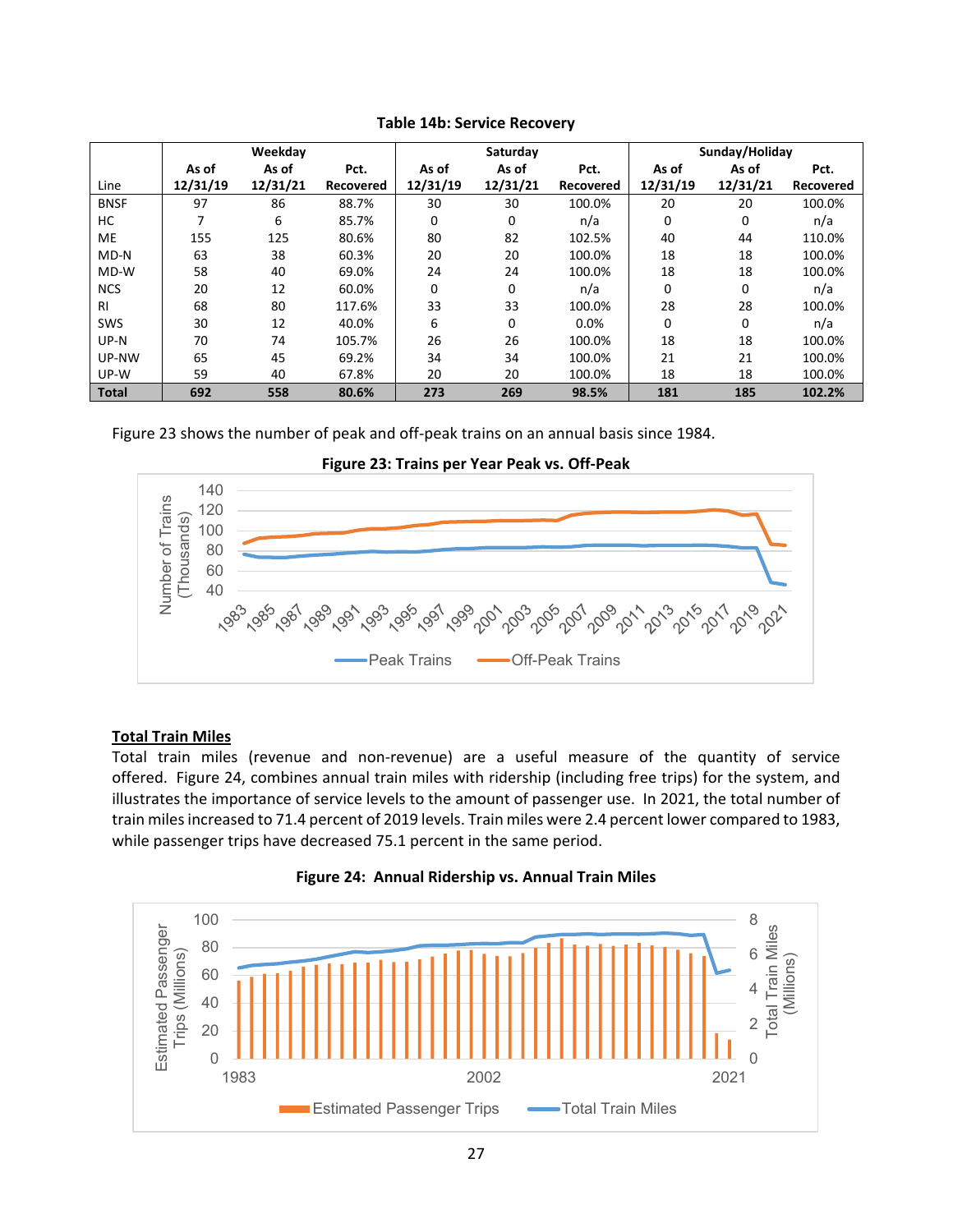## **Stations**

Since Metra began in 1984, 32 stations have been opened and 15 stations have been closed (see Table 15 and Table 16). The opening of stations tends to have a positive impact on Metra ridership as Metra becomes more accessible to commuters.

| <b>Opened Station</b>         | Line        | Year |
|-------------------------------|-------------|------|
| Big Timber                    | MD-N        | 1986 |
| Route 59                      | <b>BNSF</b> | 1989 |
| Orland Park/153rd             | <b>SWS</b>  | 1990 |
| <b>Hickory Creek</b>          | RI          | 1993 |
| Orland Park/179th             | SWS         | 1995 |
| Lake Cook Rd.                 | MD-N        | 1996 |
| O'Hare Transfer               | <b>NCS</b>  | 1996 |
| <b>Prospect Heights</b>       | <b>NCS</b>  | 1996 |
| Wheeling                      | <b>NCS</b>  | 1996 |
| <b>Buffalo Grove</b>          | <b>NCS</b>  | 1996 |
| Prairie View                  | <b>NCS</b>  | 1996 |
| Vernon Hills                  | <b>NCS</b>  | 1996 |
| Mundelein                     | <b>NCS</b>  | 1996 |
| Prairie Crossing/Libertyville | <b>NCS</b>  | 1996 |
| Round Lake Beach              | <b>NCS</b>  | 1996 |
| Lake Villa                    | <b>NCS</b>  | 1996 |

## **Table 15: Stations Opened Since 1984**

| <b>Opened Station</b>         | Line        | Year | <b>Opened Station</b>               | Line       | Year |
|-------------------------------|-------------|------|-------------------------------------|------------|------|
| <b>Big Timber</b>             | $MD-N$      | 1986 | Antioch                             | <b>NCS</b> | 1996 |
| Route 59                      | <b>BNSF</b> | 1989 | Glen/N. Glenview                    | MD-N       | 2001 |
| Orland Park/153rd             | <b>SWS</b>  | 1990 | Prairie Crossing/Libertyville       | $MD-N$     | 2004 |
| <b>Hickory Creek</b>          | RI          | 1993 | Palos Heights                       | SWS        | 2004 |
| Orland Park/179 <sup>th</sup> | SWS         | 1995 | Pingree Road                        | UP-NW      | 2005 |
| Lake Cook Rd.                 | MD-N        | 1996 | Manhattan                           | SWS        | 2006 |
| O'Hare Transfer               | <b>NCS</b>  | 1996 | La Fox                              | UP-W       | 2006 |
| <b>Prospect Heights</b>       | <b>NCS</b>  | 1996 | Elburn                              | UP-W       | 2006 |
| Wheeling                      | <b>NCS</b>  | 1996 | Franklin Park/Belmont Ave.          | <b>NCS</b> | 2006 |
| <b>Buffalo Grove</b>          | <b>NCS</b>  | 1996 | <b>Schiller Park</b>                | <b>NCS</b> | 2006 |
| Prairie View                  | <b>NCS</b>  | 1996 | Rosemont                            | <b>NCS</b> | 2006 |
| Vernon Hills                  | <b>NCS</b>  | 1996 | Grayslake/Washington St.            | <b>NCS</b> | 2006 |
| Mundelein                     | <b>NCS</b>  | 1996 | Laraway Rd.                         | SWS        | 2006 |
| Prairie Crossing/Libertyville | <b>NCS</b>  | 1996 | Grand/Cicero                        | MD-N       | 2006 |
| Round Lake Beach              | <b>NCS</b>  | 1996 | 35 <sup>th</sup> Street/"Lou" Jones | RI         | 2011 |
| Lake Villa                    | <b>NCS</b>  | 1996 | Romeoville                          | HC         | 2018 |

#### **Table 16: Stations Closed Since 1984**

| <b>Closed Station</b>   | Line   | Year | <b>Closed Station</b>    | Line        | Year |
|-------------------------|--------|------|--------------------------|-------------|------|
| 67 <sup>th</sup> Street | ME     | 1984 | Longwood/99th            | RI          | 1985 |
| Halsted                 | НC     | 1984 | Abbott Platform          | $UP-N$      | 1986 |
| <b>Brighton Park</b>    | нc     | 1984 | Lockport/5 <sup>th</sup> | НC          | 1988 |
| Rondout                 | $MD-N$ | 1984 | Glenn                    | НC          | 1989 |
| Wilson Road             | $MD-N$ | 1984 | Hermosa                  | MD-W        | 2006 |
| Western Ave.            | $MD-N$ | 1984 | Cragin                   | MD-W        | 2006 |
| Hartland                | UP-NW  | 1984 | Clyde                    | <b>BNSF</b> | 2007 |
| Givens                  | RI     | 1984 |                          |             |      |

## **Parking Utilization**

Since a majority of Metra riders drive to stations, parking utilization rates are usually consistent with changes in ridership. Over 37,000 net parking spaces have been added to the system since 1987. A comprehensive parking survey was not conducted in 2020 and 2021 due to the COVID‐19 pandemic.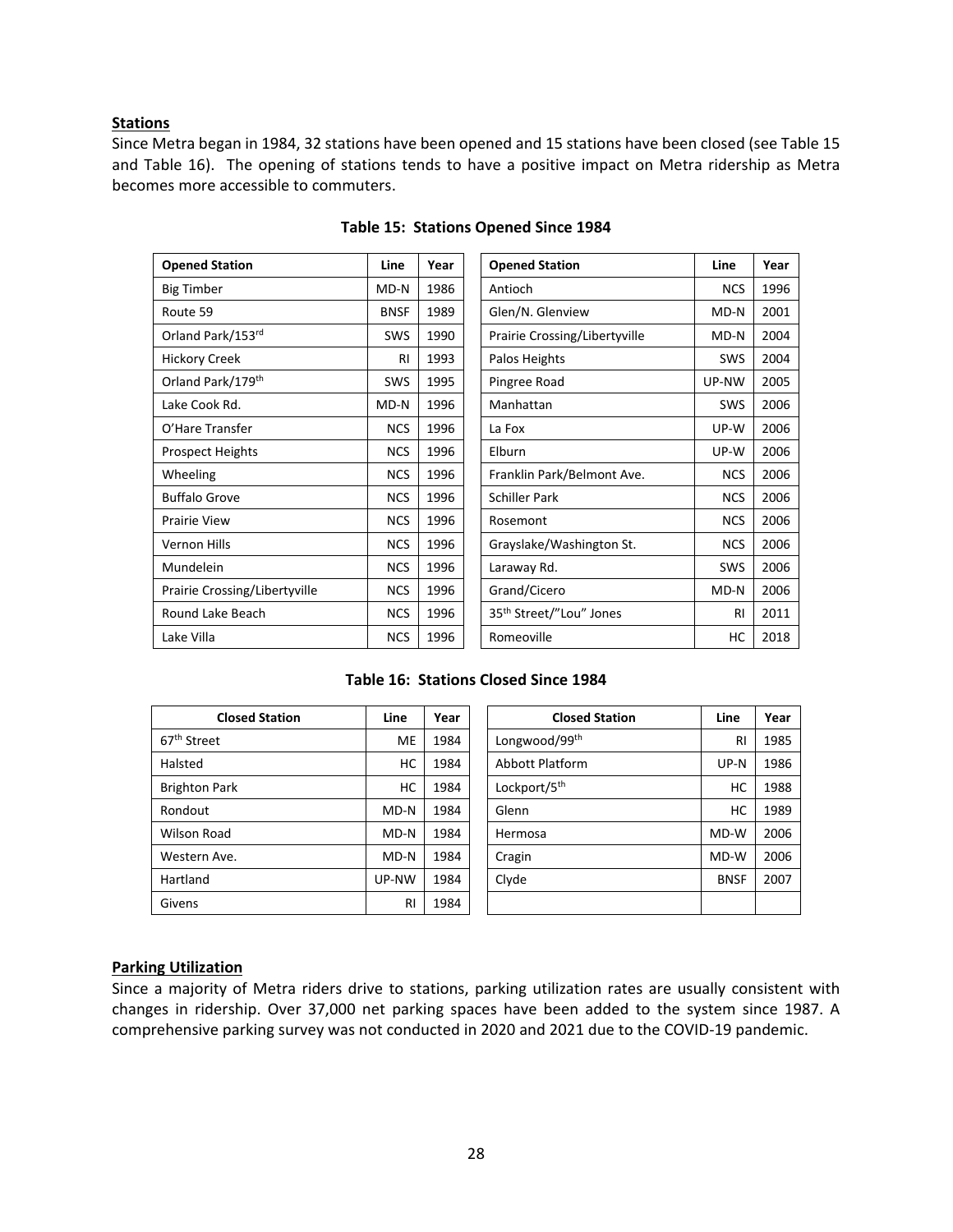| Year              | Capacity | <b>Used</b> | <b>Empty</b> | % Used |
|-------------------|----------|-------------|--------------|--------|
| 1987              | 52,602   | 46,138      | 6,464        | 87.7%  |
| 1991              | 61,952   | 54,175      | 7,777        | 87.4%  |
| 1994              | 67,480   | 58,233      | 9,247        | 86.3%  |
| 1997              | 72,104   | 60,887      | 11,217       | 84.4%  |
| 1999              | 72,265   | 63,826      | 8,439        | 88.3%  |
| 2001              | 75,724   | 67,038      | 8,686        | 88.5%  |
| 2003              | 78,086   | 67,405      | 10,681       | 86.3%  |
| 2005              | 81,996   | 68,212      | 13,784       | 83.2%  |
| 2006              | 85,956   | 70,499      | 15,457       | 82.0%  |
| 2007              | 88,675   | 71,368      | 17,307       | 80.5%  |
| 2008              | 88,628   | 71,860      | 16,768       | 81.1%  |
| 2009              | 89,090   | 67,852      | 21,238       | 76.2%  |
| 2010              | 90,238   | 67,183      | 23,055       | 74.5%  |
| 2011              | 89,982   | 68,341      | 21,641       | 75.9%  |
| 2012              | 90,020   | 66,513      | 23,507       | 73.9%  |
| 2013              | 90,257   | 67,200      | 23,057       | 74.5%  |
| 2014              | 90,634   | 68,450      | 22,184       | 75.5%  |
| 2015              | 90,776   | 67,588      | 23,191       | 74.5%  |
| 2016              | 91,175   | 67,980      | 23,195       | 74.6%  |
| 2017              | 90,746   | 66,590      | 24,156       | 73.4%  |
| 2018              | 90,626   | 67,754      | 22,872       | 74.8%  |
| 2019              | 90,278   | 65,776      | 24,502       | 72.9%  |
| 2020-2021         |          |             |              |        |
| <b>Difference</b> | (net)    |             |              |        |
| '87-'19           | 37,676   | 19,638      | 18,038       |        |

## **Table 17: Metra Commuter Parking**

## **Calendar Differences**

Since Metra's heaviest passenger loads are during the weekday commute hours, ridership is impacted by the number of weekdays in the year. As shown in Table 18, 2021 had two fewer weekdays than 2020, one less Saturday and the same number of Sundays/holidays. Metra operates a Sunday schedule on major holidays.

| Table 18: Calendar Differences between 2020 and 2021 |  |  |  |  |  |  |
|------------------------------------------------------|--|--|--|--|--|--|
|------------------------------------------------------|--|--|--|--|--|--|

|       | Weekday |      |        | Saturday |      |        |      | Sunday/Holiday |          | <b>All Days</b> |      |        |
|-------|---------|------|--------|----------|------|--------|------|----------------|----------|-----------------|------|--------|
|       | 2020    | 2021 | Change | 2020     | 2021 | Change | 2020 | 2021           | Change   | 2020            | 2021 | Change |
| Jan   | 22      | 20   | $-2$   | 4        | 5    | 1      | 5    | 6              | 1        | 31              | 31   | 0      |
| Feb   | 20      | 20   | 0      | 5        | 4    | $-1$   | 4    | 4              | 0        | 29              | 28   | $-1$   |
| Mar   | 22      | 23   |        | 4        | 4    | 0      | 5    | 4              | $-1$     | 31              | 31   | 0      |
| Apr   | 22      | 22   | o      | 4        | 4    | 0      | 4    | 4              | $\Omega$ | 30              | 30   | n      |
| May   | 20      | 20   | 0      | 5        | 5    | 0      | 6    | 6              | 0        | 31              | 31   |        |
| Jun   | 22      | 22   | 0      | 4        | 4    | 0      | 4    | 4              | 0        | 30              | 30   |        |
| Jul   | 22      | 21   | $-1$   | 4        | 5    |        | 5    | 5              | 0        | 31              | 31   |        |
| Aug   | 21      | 22   | 1      | 5        | 4    | $-1$   | 5    | 5              | 0        | 31              | 31   |        |
| Sep   | 21      | 21   | 0      | 4        | 4    | 0      | 5    | 5              | 0        | 30              | 30   |        |
| Oct   | 22      | 21   | $-1$   | 5        | 5    | 0      | 4    | 5              | 1        | 31              | 31   |        |
| Nov   | 20      | 21   | 1      | 4        | 4    | 0      | 6    | 5              | $-1$     | 30              | 30   |        |
| Dec   | 22      | 21   | -1     | 4        | 5    | 1      | 5    | 5              | 0        | 31              | 31   |        |
| Total | 256     | 254  | $-2$   | 52       | 53   | 1      | 58   | 58             | $\bf{0}$ | 366             | 365  | -1     |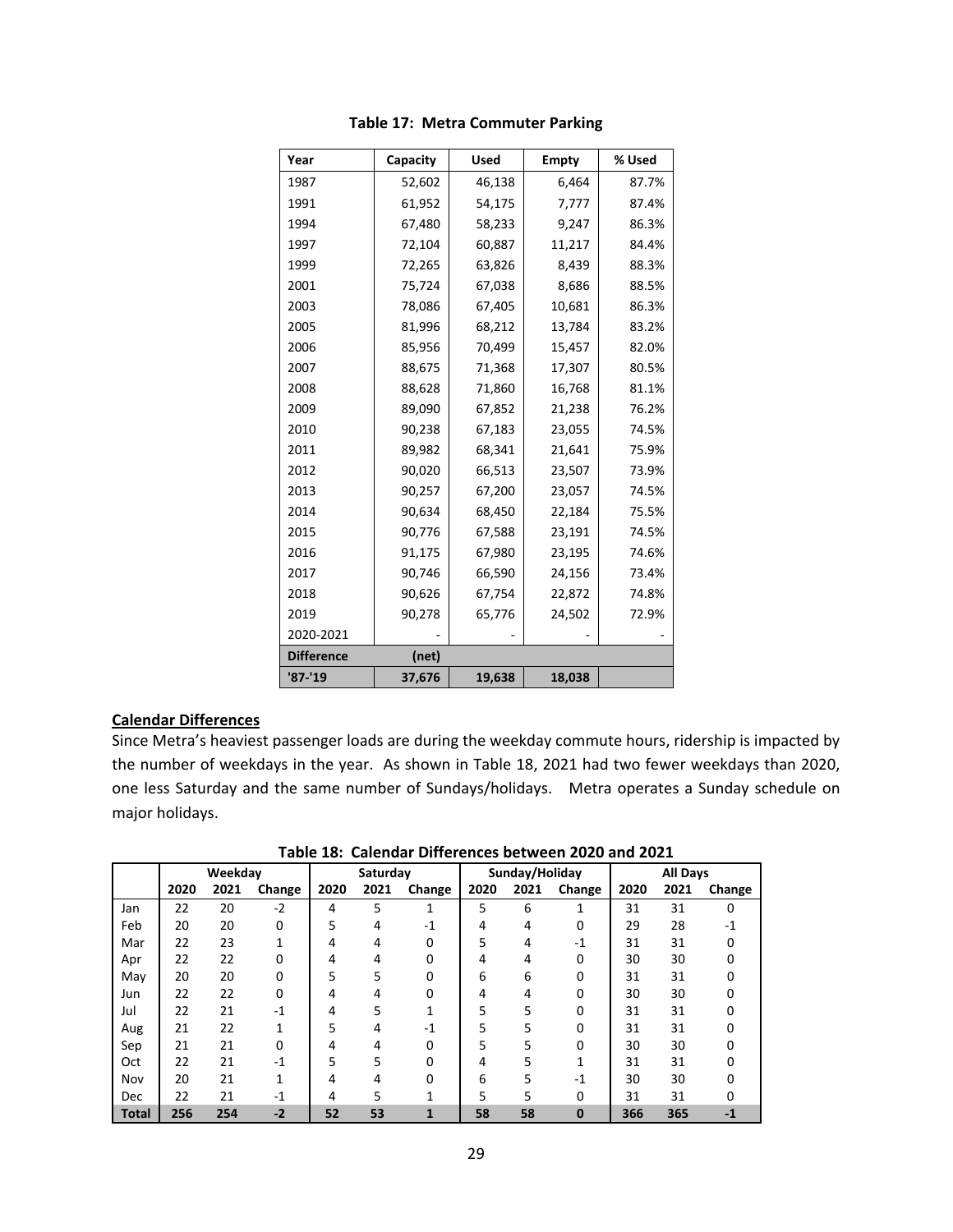#### **IV. 2021 TICKET SALES**

Ticket sales in 2021 recovered to 37.5 percent of 2019 levels. The \$10 All Day Pass offered a discount over any combination of two One‐Way tickets traveling 3 or more zones and was attractive for workers who did not travel to the office five days a week. In February 2021, Metra began offering a \$7 One Day Weekend Pass. The \$10 Two Day Weekend Pass was made available on the mobile app only. Sales of the Monthly Pass have declined to 1.7 percent of all ticket sales in 2021, while the \$10 All Day Pass increased to 24.3 percent of all ticket sales, indicating that demand for travel is growing, but many riders do not currently have demand for a monthly product. Ravinia resumed concerts in July 2021. For the first time in Metra history, Ravinia concertgoers could show their concert ticket as proof of payment for their ride on Metra. There were no other special event promotions in 2021.

| <b>Ticket Type</b>                       | 2017       | 2018       | 2019       | 2020      | 2021      | Change<br>2019-2021 |
|------------------------------------------|------------|------------|------------|-----------|-----------|---------------------|
| <b>Monthly Pass</b>                      | 1,072,941  | 1,032,447  | 1,003,227  | 316,005   | 85,973    | $-91.4%$            |
| 10-Ride Ticket                           | 1,866,371  | 1,843,794  | 1,796,191  | 461,369   | 414.138   | $-76.9%$            |
| Round Trip Plus                          |            |            |            | 11,966    | 326.344   |                     |
| One-Way Ticket                           | 9,209,144  | 9,511,730  | 9,452,397  | 2,100,497 | 2,393,988 | $-74.7%$            |
| <b>Mobile &amp; Station</b>              | 6,817,656  | 7,358,535  | 7,637,086  | 1,737,625 | 1,908,238 | $-75.0%$            |
| Conductor                                | 2,391,488  | 2,153,195  | 1,815,311  | 362,872   | 485,750   | $-73.2%$            |
| \$10 All-Day Pass<br>Weekend and Special |            |            |            | 305,931   | 1,211,416 |                     |
| <b>Event Pass</b>                        | 1,470,765  | 1,160,103  | 1,046,856  | 208,759   | 549,461   | -47.5%              |
| <b>Mobile &amp; Station</b>              | 693,550    | 576,127    | 570,747    | 126,777   | 375,879   | $-34.1%$            |
| Conductor                                | 777,215    | 583,976    | 476,109    | 81,982    | 173,582   | $-63.5%$            |
| <b>Total</b>                             | 13.619.221 | 13.548.074 | 13.298.671 | 3.404.527 | 4.981.320 | $-62.5%$            |

|  | Table 19: Ticket Sales by Type |  |
|--|--------------------------------|--|
|--|--------------------------------|--|

Table 20 shows the percent share of tickets, passenger trips, and revenue by ticket type for the last five years.

|                                 | <b>Ticket Sales</b> |       |                    |       | <b>Estimated Passenger Trips</b> |       |       |       |       |       |
|---------------------------------|---------------------|-------|--------------------|-------|----------------------------------|-------|-------|-------|-------|-------|
| <b>Ticket Type</b>              | 2017                | 2018  | 2019               | 2020  | 2021                             | 2017  | 2018  | 2019  | 2020  | 2021  |
| <b>Monthly Pass</b>             | 7.9%                | 7.6%  | 7.6%               | 9.3%  | 1.7%                             | 59.5% | 59.1% | 59.0% | 58.1% | 19.9% |
| 10-Ride Ticket                  | 13.8%               | 13.6% | 13.5%              | 13.6% | 8.3%                             | 24.1% | 24.5% | 24.6% | 24.9% | 31.8% |
| Round Trip Plus                 |                     |       | ٠                  | 0.4%  | 6.6%                             |       |       |       | 0.1%  | 4.6%  |
| One-Way Ticket                  | 67.9%               | 70.4% | 71.3%              | 61.7% | 48.1%                            | 11.9% | 12.7% | 12.9% | 11.3% | 18.4% |
| \$10 All-Day Pass               |                     |       | -                  | 9.0%  | 24.3%                            |       |       | ۰     | 3.1%  | 17.9% |
| Weekend & Special               | 10.4%               | 8.3%  | 7.6%               | 6.1%  | 11.0%                            | 4.6%  | 3.7%  | 3.5%  | 2.5%  | 7.3%  |
| Event Pass                      |                     |       |                    |       |                                  |       |       |       |       |       |
|                                 |                     |       | Passenger Revenue* |       |                                  |       |       |       |       |       |
|                                 | 2017                | 2018  | 2019               | 2020  | 2021                             |       |       |       |       |       |
| <b>Monthly Pass</b>             | 53.2%               | 51.9% | 51.6%              | 56.5% | 20.7%                            |       |       |       |       |       |
| 10-Ride Ticket                  | 28.1%               | 29.1% | 29.3%              | 26.0% | 30.8%                            |       |       |       |       |       |
| Round Trip Plus                 |                     |       | ٠                  | 0.1%  | 4.7%                             |       |       |       |       |       |
| One-Way Ticket                  | 15.5%               | 16.0% | 16.3%              | 12.5% | 18.6%                            |       |       |       |       |       |
| \$10 All-Day Pass               |                     |       | ٠                  | 2.9%  | 18.8%                            |       |       |       |       |       |
| Weekend & Special<br>Event Pass | 3.2%                | 3.0%  | 2.8%               | 2.0%  | 6.4%                             |       |       |       |       |       |

#### **Table 20: Percent Share by Ticket Type**

\*Passenger revenue excludes fares received as reimbursement through the Fair Transit South Cook Pilot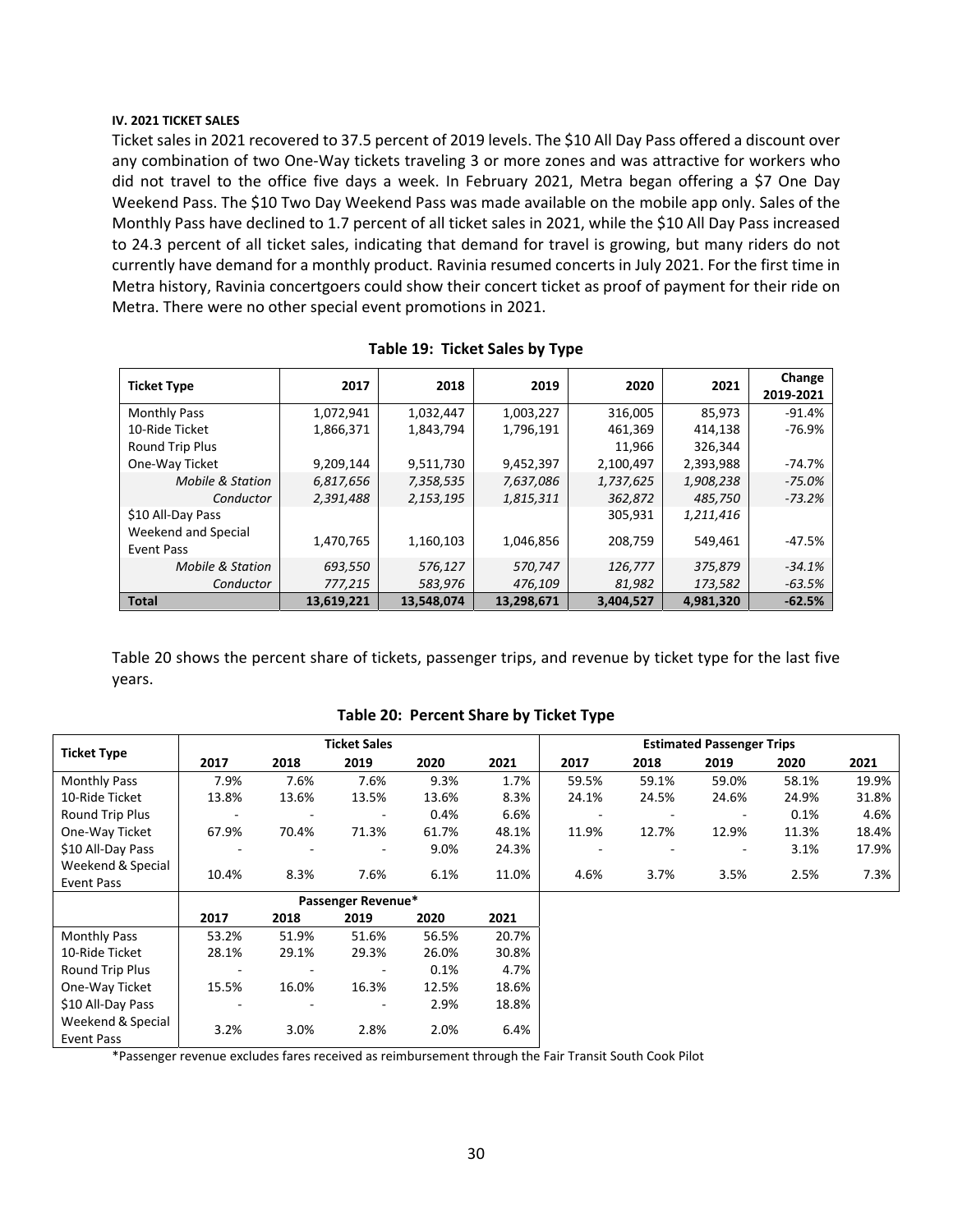Figure 25 shows the annual total number of tickets by ticket type sold since 1984. While ticket sales recovered month-to-month in 2021, strong ticket sales in January and February 2020 continue to outweigh 2021 increases.



**Figure 25: Total Ticket Sales by Type** 

\*Includes One Day Weekend Pass effective February 2021. Two Day Weekend Pass made mobile only.

\*Includes only the One Day Weekend Pass effective February 2021. Two Day Weekend Pass made mobile only.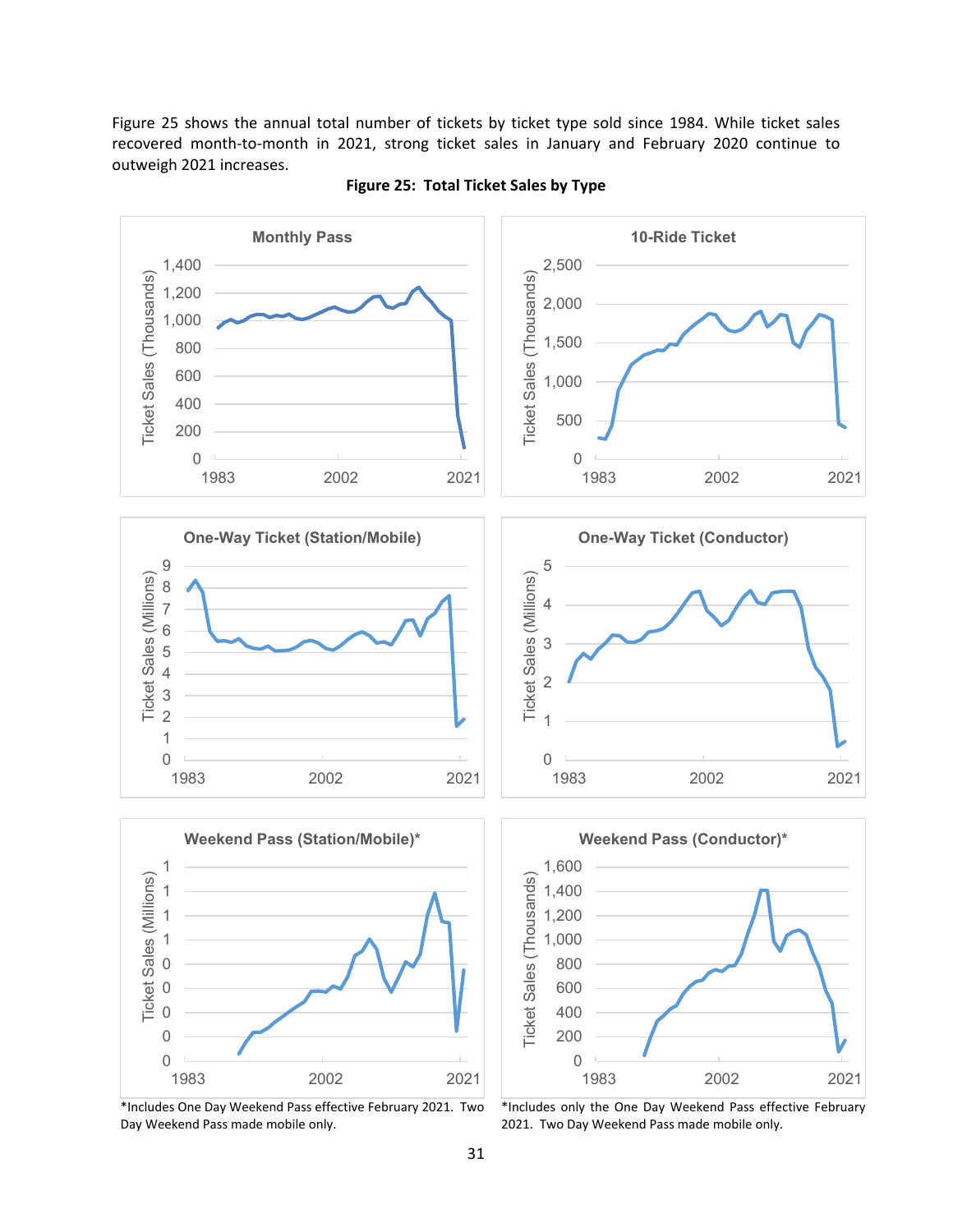## **Full Fare Sales**

Figure 26 shows the total number of full fare tickets by ticket type since 2009.





\*Conductor sales not included. .

#### **Reduced Fare Sales**

Table 21 shows reduced fare ticket sales by month for 2020 and 2021, excluding tickets reimbursed through the Fair Transit South Cook Pilot. Reduced Fare Monthly Pass sales decreased 48.7 percent in 2021 compared to 2020. Reduced Fare 10‐Ride ticket sales decreased 6.3 percent. One‐Way sales collectively increased 104.7 percent. The reduced fare Round Trip Plus ticket was first available in September 2020.

|            |                | 2020    |         | 2021                             |                |         |         |                                  |
|------------|----------------|---------|---------|----------------------------------|----------------|---------|---------|----------------------------------|
|            | <b>Monthly</b> | 10-Ride | One-Way | <b>Round Trip</b><br><b>Plus</b> | <b>Monthly</b> | 10-Ride | One-Way | <b>Round Trip</b><br><b>Plus</b> |
| Jan        | 2,789          | 12,340  | 67,794  | 0                                | 269            | 1,033   | 12,669  | 496                              |
| Feb        | 2,905          | 10,835  | 60,986  | 0                                | 271            | 1,043   | 12,895  | 382                              |
| Mar        | 3,006          | 5,519   | 30,653  | 0                                | 286            | 1,492   | 21,459  | 1,092                            |
| Apr        | 154            | 168     | 481     | 0                                | 319            | 1,481   | 23,262  | 922                              |
| May        | 52             | 192     | 685     | 0                                | 329            | 1,769   | 28,857  | 1,446                            |
| Jun        | 127            | 814     | 4,969   | 0                                | 383            | 3,083   | 44.726  | 3,447                            |
| Jul        | 218            | 1,106   | 8,949   | 0                                | 418            | 3,430   | 56,489  | 5,932                            |
| Aug        | 228            | 1,182   | 7,861   | 0                                | 470            | 4,080   | 51,145  | 4,176                            |
| Sep        | 289            | 1,368   | 8,080   | 70                               | 701            | 4,495   | 49,052  | 2,963                            |
| Oct        | 153            | 1,485   | 9,325   | 702                              | 727            | 4,735   | 46,823  | 3,165                            |
| Nov        | 318            | 1,143   | 5,907   | 422                              | 685            | 4,501   | 44.017  | 3,803                            |
| <b>Dec</b> | 267            | 1,047   | 6,743   | 780                              | 530            | 3,695   | 43,429  | 4,383                            |
| Total      | 10,506         | 37,199  | 212,433 | 1,974                            | 5,388          | 34,837  | 434,823 | 32,207                           |

#### **Table 21: Reduced Fare Ticket Sales**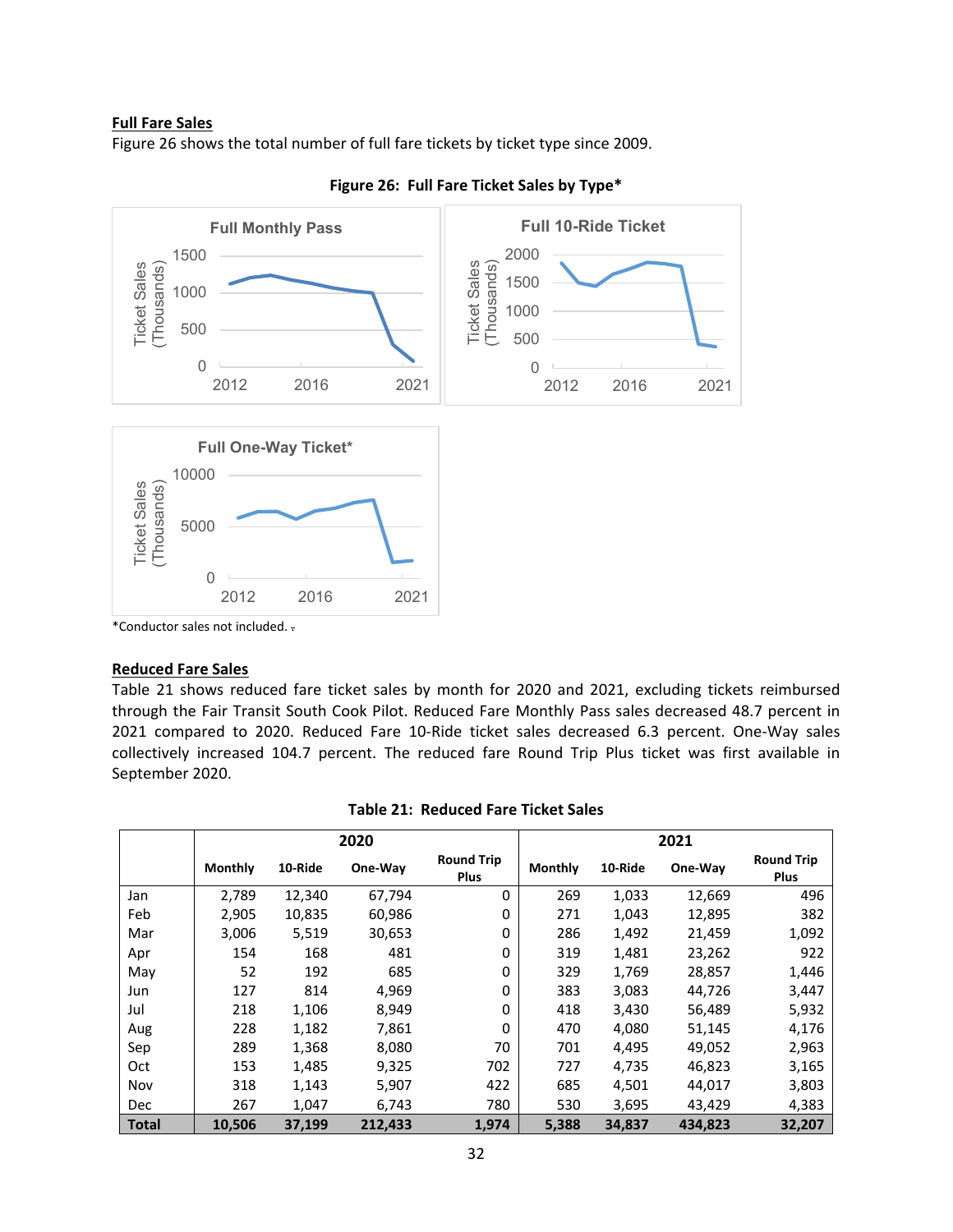Figure 27 shows the total number of Reduced Fare tickets by ticket type (Monthly, 10-Ride, and One-Way including conductor) sold since 2008.



## **Figure 27: Reduced Fare Ticket Sales by Type\***

\*Includes all reduced tickets, and does not include conductor, group sales, or tickets purchase through the Fair Transit South Cook Pilot.

#### **Mobile Ticketing Adoption**

Since its launch in 2015, the Ventra mobile app has become the preferred sales channel for the majority of Metra riders. App adoption was interrupted in the initial months of the pandemic when onboard fare collection was inactive. A new version of the app was released in September 2020. App use increased as more workers returned to downtown offices, reaching an all-time high of 68.6 percent of ticket sales in November 2021. Table 22 shows mobile ticketing adoption by ticket type. Table 23 shows percent of ticket sales by ticket type.





\*Fare collection was inactive in April and May 2020. However, customers were still able to purchase tickets.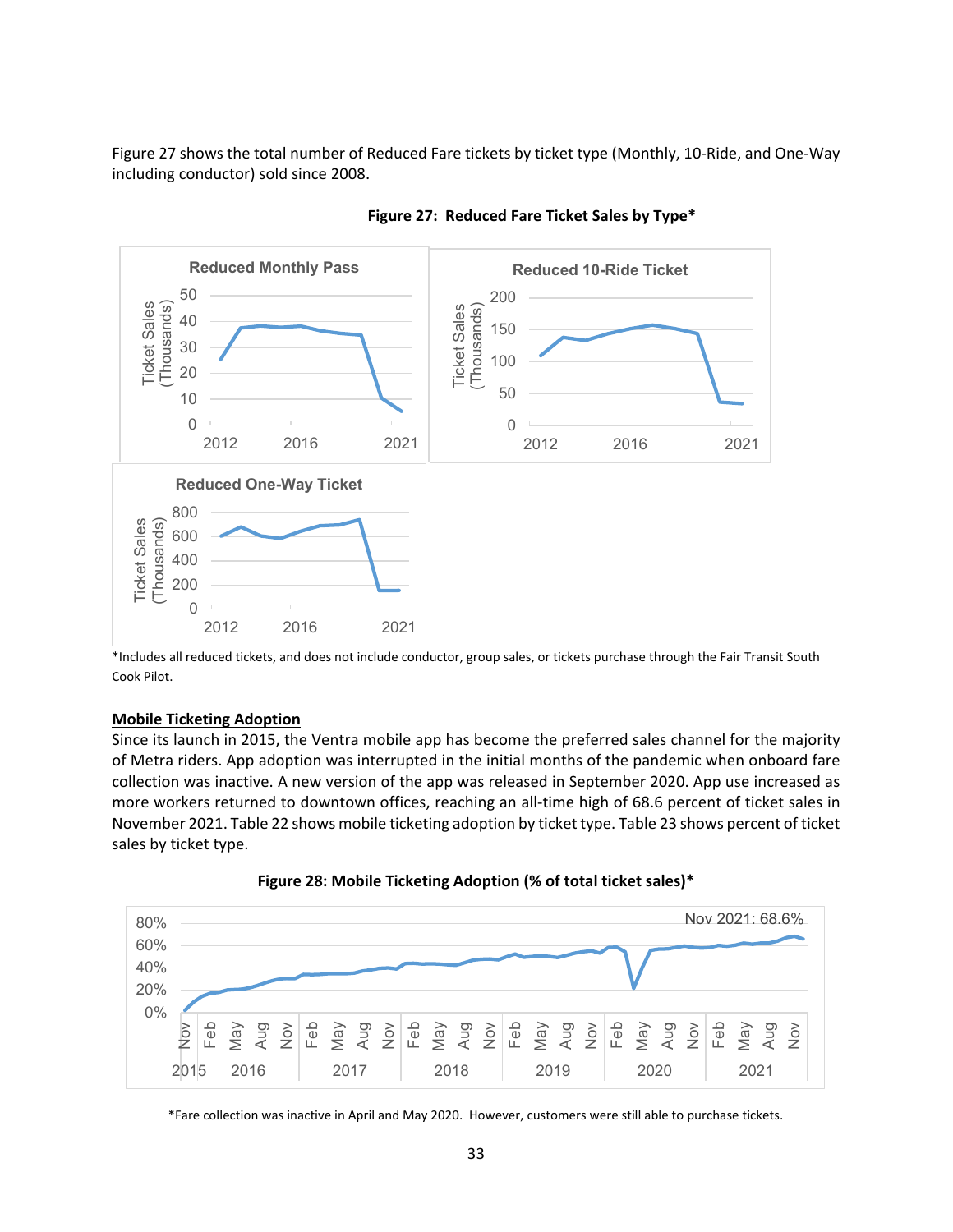| Month        | <b>Monthly</b> | 10-Ride       | One-Way       | <b>\$10 All</b> | Round            | Weekend |
|--------------|----------------|---------------|---------------|-----------------|------------------|---------|
|              | Pass           | <b>Ticket</b> | <b>Ticket</b> | Day Pass        | <b>Trip Plus</b> | Pass    |
| Jan          | 1,343          | 6,080         | 34,451        | 24,032          | 7,325            | 3,948   |
| Feb          | 1,400          | 6,057         | 36,996        | 24,479          | 7.811            | 5,094   |
| Mar          | 1,562          | 9,098         | 55,123        | 37,029          | 12,432           | 9,938   |
| Apr          | 1,715          | 10,262        | 62,248        | 40,370          | 13,703           | 11,430  |
| May          | 1,926          | 15,627        | 82,464        | 58,856          | 18,802           | 22,984  |
| Jun          | 3,062          | 28,192        | 135,412       | 93,587          | 32,162           | 27,403  |
| Jul          | 3,694          | 32,424        | 178,426       | 143,228         | 45,855           | 46,156  |
| Aug          | 4,063          | 31,033        | 162,290       | 135,968         | 40,080           | 36,354  |
| Sep          | 5,335          | 33,701        | 159,996       | 137,398         | 37,179           | 34,557  |
| Oct          | 5,701          | 37,275        | 173,469       | 153,182         | 37,172           | 36,955  |
| Nov          | 5,431          | 36,396        | 168,952       | 154,613         | 37,089           | 33,761  |
| Dec.         | 4,120          | 27,437        | 153,862       | 138,313         | 36,734           | 32,559  |
| <b>Total</b> | 39,352         | 273,582       | 1,403,689     | 1.141.055       | 326,344          | 301,139 |

**Table 22: Mobile Ticket Sales by Ticket Type (2021)** 

**Table 23: Mobile Adoption: Percent of Ticket Sales by Ticket Type (2021)** 

| <b>Month</b>    | <b>Monthly</b> | 10-Ride | One-Way | \$10 All<br>Day Pass | Weekend | <b>Round Trip</b><br><b>Plus</b> | <b>All Tickets</b> | <b>All Rides</b> |
|-----------------|----------------|---------|---------|----------------------|---------|----------------------------------|--------------------|------------------|
|                 | 30.5%          | 57.7%   | 51.6%   | 68.5%                | 57.4%   | 100.0%                           | 58.5%              | 50.3%            |
| Jan             |                |         |         |                      |         |                                  |                    |                  |
| Feb             | 33.8%          | 59.1%   | 54.2%   | 69.5%                | 56.6%   | 100.0%                           | 60.3%              | 52.9%            |
| Mar             | 36.3%          | 61.6%   | 53.1%   | 67.0%                | 56.5%   | 100.0%                           | 59.6%              | 55.0%            |
| Apr             | 38.0%          | 64.0%   | 54.2%   | 67.2%                | 58.6%   | 100.0%                           | 60.6%              | 57.0%            |
| May             | 39.6%          | 68.1%   | 56.4%   | 68.7%                | 58.1%   | 100.0%                           | 62.4%              | 60.6%            |
| Jun             | 46.1%          | 67.0%   | 56.3%   | 63.4%                | 54.0%   | 100.0%                           | 61.4%              | 61.4%            |
| Jul             | 47.0%          | 66.5%   | 57.9%   | 64.1%                | 54.2%   | 100.0%                           | 62.4%              | 62.2%            |
| Aug             | 46.9%          | 65.3%   | 57.9%   | 66.8%                | 50.7%   | 100.0%                           | 62.5%              | 61.5%            |
| Sep             | 51.0%          | 66.9%   | 59.0%   | 70.3%                | 53.1%   | 100.0%                           | 64.3%              | 63.6%            |
| Oct             | 52.2%          | 68.7%   | 62.2%   | 74.2%                | 55.1%   | 100.0%                           | 67.3%              | 65.8%            |
| Nov             | 51.6%          | 67.4%   | 64.0%   | 75.2%                | 55.5%   | 100.0%                           | 68.6%              | 66.1%            |
| <b>Dec</b>      | 47.5%          | 64.4%   | 61.3%   | 70.4%                | 57.8%   | 100.0%                           | 66.1%              | 63.7%            |
| 2021<br>Average | 43.4%          | 64.7%   | 57.3%   | 69.3%                | 54.8%   | 100.0%                           | 63.9%              | 62.1%            |

Table 24 shows total ticket sales of all types by sales channel and tender type. In 2021, 63.9 percent of all ticket sales were made through the Ventra App. Union Pacific conductors resumed selling tickets onboard trains in June 2021.

**Table 24: Total Ticket Sales by Sales Channel and Tender Type** 

|                               | 2019        | 2020        | 2021        |          | 2019         | 2021         |
|-------------------------------|-------------|-------------|-------------|----------|--------------|--------------|
| <b>Sales Channel</b>          | (Thousands) | (Thousands) | (Thousands) | Change   | <b>Share</b> | <b>Share</b> |
| Commuter Benefit <sup>1</sup> | 419         | 166         | 37          | $-77.5%$ | 3.1%         | 0.7%         |
| Conductor                     | 2,291       | 575         | 844         | 46.9%    | 16.6%        | 17.0%        |
| <b>Ticket Agent</b>           | 3,300       | 697         | 819         | 17.4%    | 20.1%        | 16.4%        |
| Cash & Other                  | 1,461       | 299         | 373         | 24.7%    |              |              |
| Credit Card                   | 1,839       | 398         | 446         | 12.0%    |              |              |
| <b>Vending Machine</b>        | 398         | 90          | 97          | 7.8%     | 2.6%         | 1.9%         |
| Ventra Mobile App             | 6,896       | 1,946       | 3,184       | 63.6%    | 56.0%        | 63.9%        |
| <b>Credit Card</b>            | 6,357       | 1,792       | 2,947       | 64.4%    |              |              |
| Mixed & Other                 | 38          | 8           | 38          | 374.4%   |              |              |
| Ventra                        | 500         | 146         | 199         | 36.6%    |              |              |
| <b>Total</b>                  | 13,305      | 3,474       | 4,981       | 43.4%    |              |              |

Note: 2020 and 2021 based on "Sales Data Feed by Revenue Month". Refunds may be reflected differently in this table than in others, total may not equal sum of rows due to rounding. Mixed and other includes "Special Case" tickets,